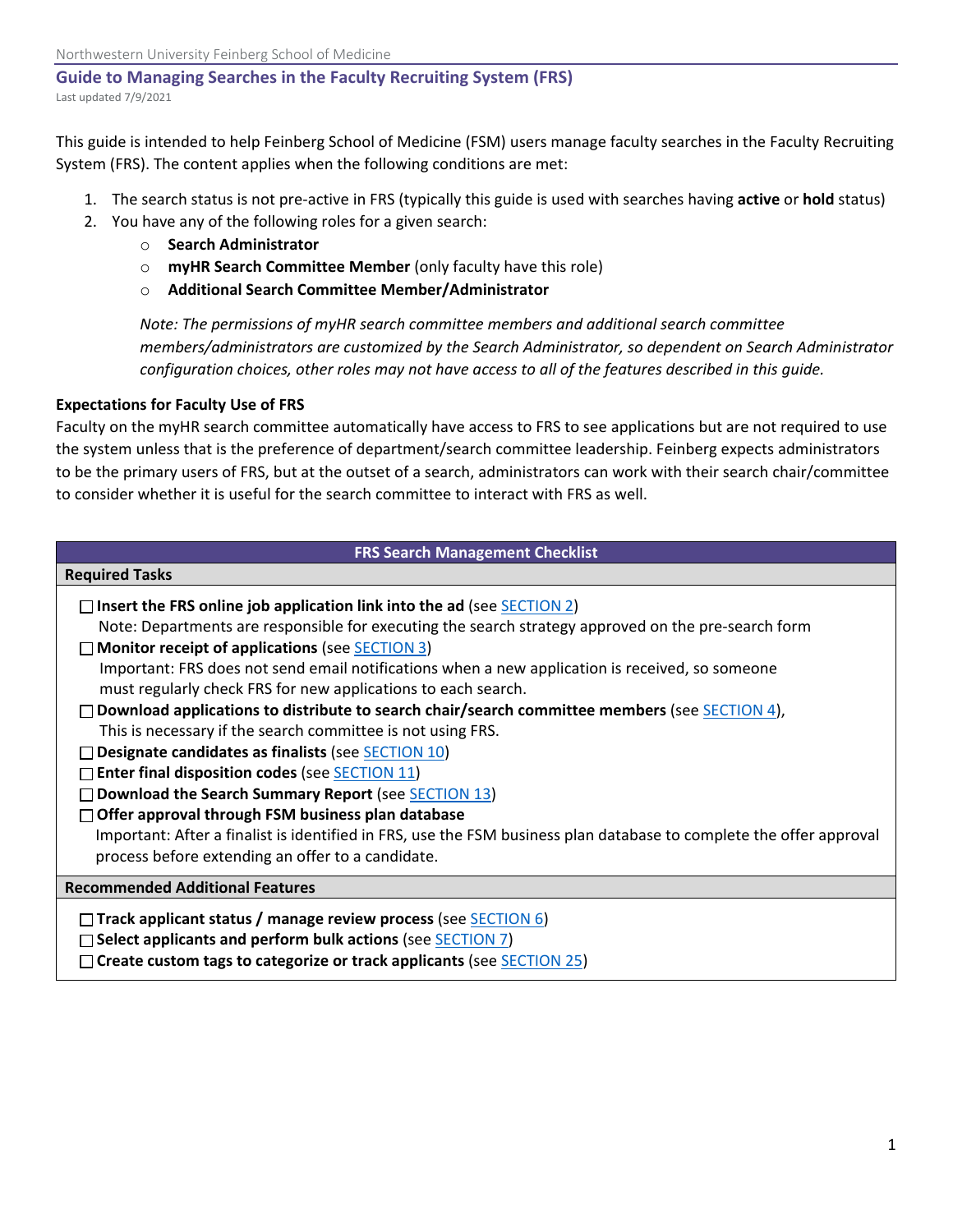# Contents

| 1.  |                                                                                                 |  |
|-----|-------------------------------------------------------------------------------------------------|--|
| 2.  | Insert the FRS Online Job Application Link into the Ad and Distribute to the Search Committee 3 |  |
| 3.  |                                                                                                 |  |
| 4.  |                                                                                                 |  |
| 5.  |                                                                                                 |  |
| 6.  |                                                                                                 |  |
| 7.  |                                                                                                 |  |
| 8.  |                                                                                                 |  |
| 9.  |                                                                                                 |  |
| 10. |                                                                                                 |  |
| 11. |                                                                                                 |  |
| 12. | Check How Many Applicants Need Final Disposition Codes Assigned Across Your Searches  13        |  |
| 13. |                                                                                                 |  |
| 14. |                                                                                                 |  |
|     |                                                                                                 |  |
|     |                                                                                                 |  |
|     |                                                                                                 |  |
| 17. |                                                                                                 |  |
|     |                                                                                                 |  |
| 19. |                                                                                                 |  |
| 20. |                                                                                                 |  |
|     |                                                                                                 |  |
|     |                                                                                                 |  |
|     |                                                                                                 |  |
| 23. |                                                                                                 |  |
| 24. |                                                                                                 |  |
| 25. |                                                                                                 |  |
| 26. |                                                                                                 |  |
| 27. |                                                                                                 |  |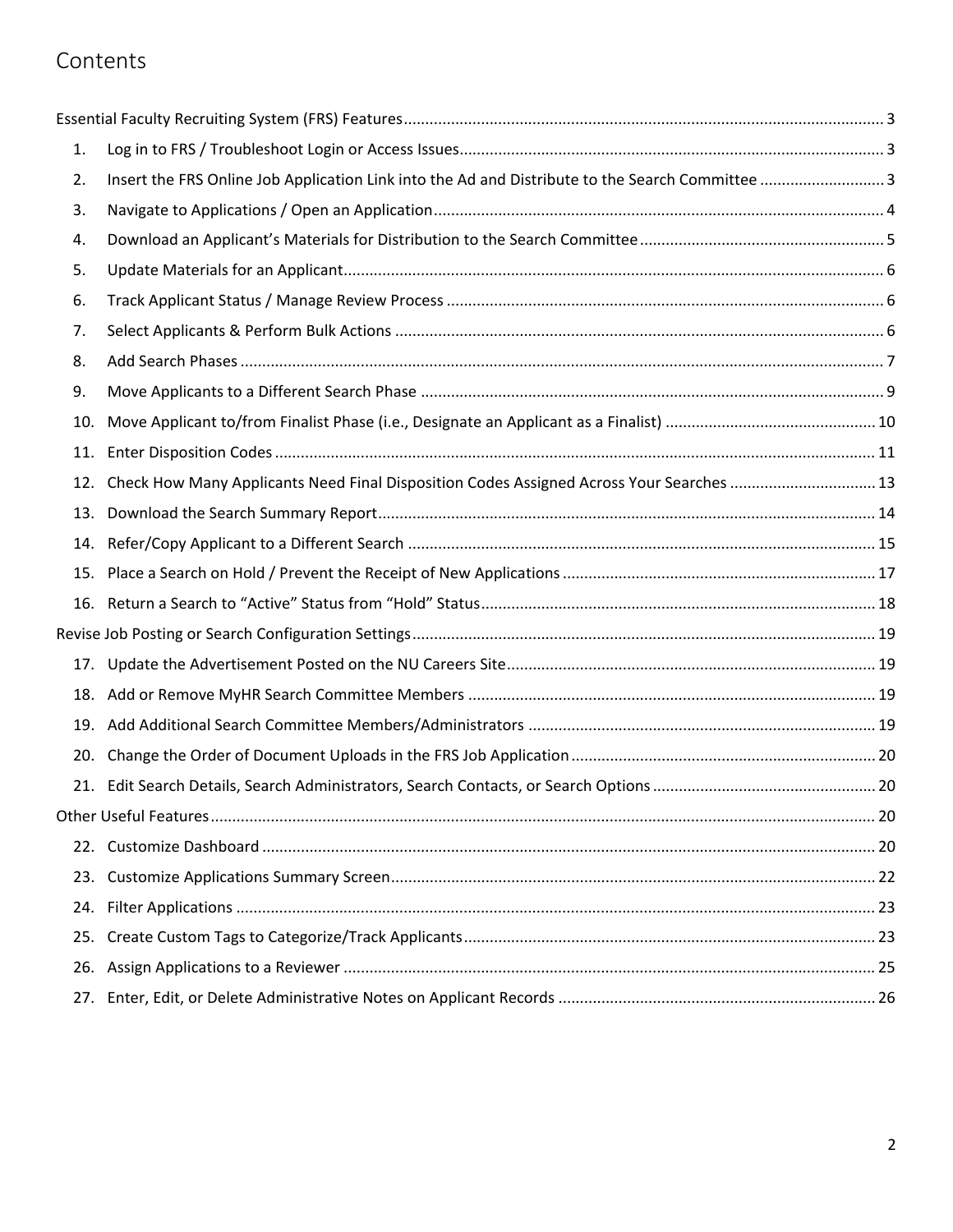# <span id="page-2-1"></span>Essential Faculty Recruiting System (FRS) Features

The initial section of this guide covers the aspects of the Faculty Recruiting System that users are required to use or are likely to need in order to manage the search.

## <span id="page-2-2"></span>1. Log in to FRS / Troubleshoot Login or Access Issues

Log in to FRS [\(https://facultyrecruiting.northwestern.edu\)](https://facultyrecruiting.northwestern.edu/) with your netID and password. You will be required to establish multi-factor authentication (MFA) to log in, which is separate from the MFA instance used to log in to Northwestern University's myHR system.

### **Troubleshoot Login or Access Issues**

### **1. I can't log in**

- a. The most likely reason is that you have not been given access to a search in FRS. You will not be able to log in to the FRS system before you are granted access to at least one search.
- b. Make sure that you are logging in with your university netID and password (not a hospital ID).

### **2. I can't find a specific search after successfully logging in**

- a. Searches go through several levels of review before they become visible in FRS. The search you are looking for may not have been approved for entry into FRS yet. Contact your department administrator if you need an update.
- b. The department administrator who manages access to that search may not have given you access yet. Search access is managed separately for each search, and an authorized administrator must grant you access. Contact your department administrator.

### **3. I can't see some of the features described in this guide OR**

### **I don't have access to the same features across all my searches in FRS**

- a. The features you have access to are defined by your FRS role for each search. You might have different roles for different searches, meaning your permissions and access would be different across searches.
- b. If you are assigned to the role of "Search Administrator" for a particular search, you have access to all the features described in this guide for that search. (All Department Administrators are given Search Administrator access and can grant that access to others.) If you are not listed as a Search Administrator for a particular search, then you have access as a search committee member or additional administrator and the Search Administrator has customized your permissions, possibly restricting what you can see and do.

## <span id="page-2-0"></span>2. Insert the FRS Online Job Application Link into the Ad and Distribute to the Search Committee

*Note: Departments are responsible for executing the search strategy they proposed on the pre-search form and must include the link to the FRS online job application in the ad.*

1. Log in to FRS [\(https://facultyrecruiting.northwestern.edu\)](https://facultyrecruiting.northwestern.edu/) with your netID and password. If you experience login problems, consult **SECTION 1** of this guide.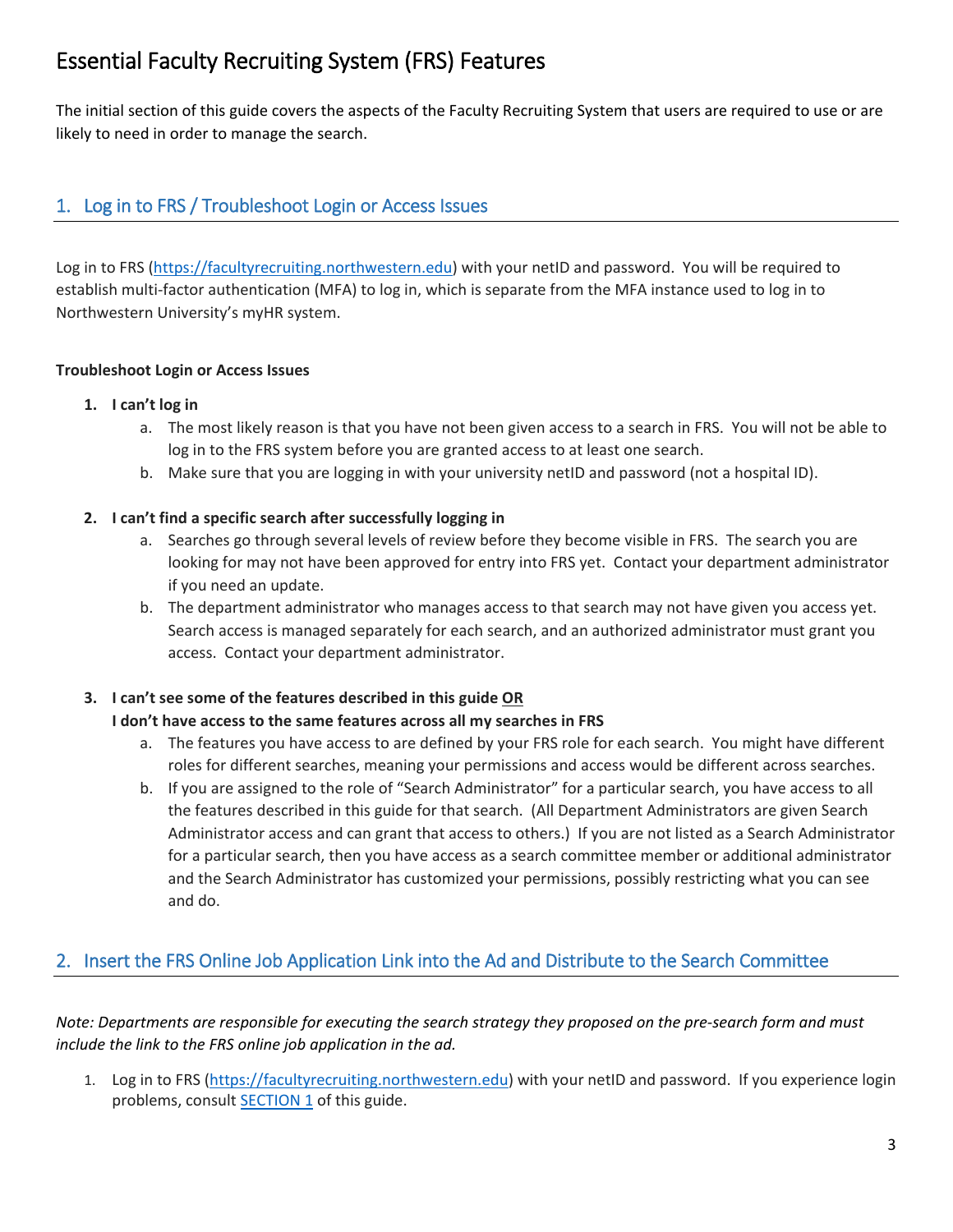2. You will land on the **Dashboard** screen. Configure your dashboard to display **Active** searches if they do not already display [\(SECTION 22\)](#page-19-4). Active searches are approved by the Provost, posted on the NU Careers website, and have an active application link through which applicants can apply.

*Note: Your ad is automatically posted to the NU Careers website and the* [Greater Chicago Midwest Higher](https://www.hercjobs.org/greater_chicago_midwest/index.html)  [Education Recruitment Consortium](https://www.hercjobs.org/greater_chicago_midwest/index.html) *(GCM HERC) job board. NU does not automatically post to sites like Monster and Indeed, but you may find your ad on these sites which aggregate job postings picked up by their own internet search engines.* 

- 3. Click on the **Title** of the search, which will open the **Overview** screen for that search.
- 4. In the **Search Details** panel, confirm that the status is **Active** (otherwise the link won't work). Then copy the **Application URL** and paste it into any advertisements you place in journals, online job boards, or other job posting venues.
- 5. Double check to make sure you have posted the correct application link in the ad (especially important if you have multiple open searches, or if you are recycling a prior ad—update that link!).
- 6. **Distribute the ad with the correct FRS link to the search committee chair/members** so they can refer applicants to it. It is highly recommended that you provide the committee the full ad. Faculty could be serving on multiple search committees at the same time, so if you provide the FRS link only, there is a greater likelihood that they will confuse which FRS link belongs to which search.

# <span id="page-3-0"></span>3. Navigate to Applications / Open an Application

*Note: FRS does not send email notifications when a new application is received, so you need to regularly check FRS for new applications to each search.*

- 1. Log in to FRS [\(https://facultyrecruiting.northwestern.edu\)](https://facultyrecruiting.northwestern.edu/) with your netID and password. If you experience login problems, consult **SECTION 1** of this guide.
- 2. You will land on the **Dashboard** screen. Configure your dashboard to display **Active** searches if they do not already display [\(SECTION 22\)](#page-19-4). "Active" searches are approved by the Provost, posted on the NU Careers website, and have an active application link through which applicants can apply.

The dashboard includes columns that show you the number of applications submitted for each of your searches. To display or hide these columns, see [SECTION 22](#page-19-4) on configuring the dashboard.

- a. **Submitted**: Total number of applications submitted for each search
- b. **7**-**Day**: Number of applications submitted in the last 7 days
- c. **Today**: Number of applications submitted today

| <b>Status</b> | <b>HR Job ID</b> | $1†$ Title                                                                | <b>1</b> Department | <b>Submitted</b> | 7-Day | Today | <b>Reviewed by You</b> |
|---------------|------------------|---------------------------------------------------------------------------|---------------------|------------------|-------|-------|------------------------|
| Active        | 34759            | Academic Dermatologist                                                    | MED-Dermatology     |                  |       |       |                        |
| Active        | 34414            | Academic General Pediatrics and Medical Director of Clark Deming Practice | MED-Pediatrics      |                  |       |       |                        |
| Active        | 33685            | Academic Gynecologic and Perinatal Pathologist                            | MED-Pathology       |                  |       |       |                        |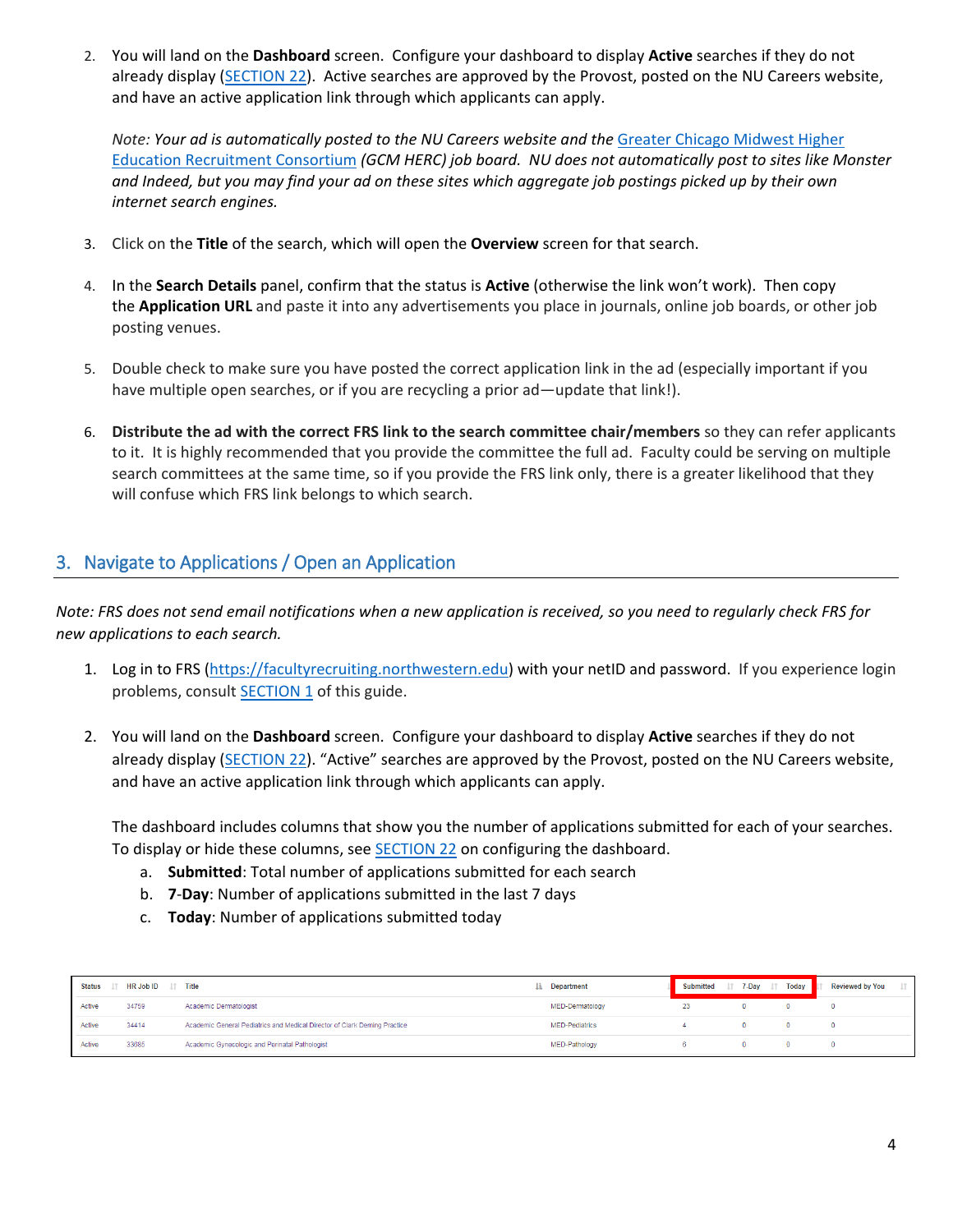- 3. Click on the **Title** of the search you want to view. New options will appear in the top navigation bar, and you will find yourself in the **Overview** tab. A series of boxes provides counts of applications in certain statuses (note: these boxes look like buttons, but clicking them performs no action). The boxes colored in purple show the same counts you saw on the dashboard for the search selected:
	- a. **Submitted**: Total number of applications submitted for this search
	- b. **7-day**: Number of applications submitted in the last 7 days
	- c. **Today**: Number of applications submitted today



- 4. Click the **Applications** tab in the top navigation bar. This opens the **Applications Summary** screen that contains the list of applicants. To customize the columns that display, see [SECTION 23,](#page-21-1) and to filter the application list, se[e SECTION 24.](#page-22-3)
- 5. By default, there are three tabs on the page: All Applicants, Phase 1, and Finalists. The All Applicants tab contains everyone who has applied to the search. The other phase tabs contain the names of individuals who are currently in that search phase (se[e SECTION 8,](#page-6-1) [SECTION 9,](#page-8-0) and [SECTION 10](#page-9-0) on phases).

**Note: Within tabs, a maximum of 25 individuals display on a page, so you will need to scroll through multiple pages to see everyone if there are more than 25 applicants listed.**

6. Click the **name** of an applicant to open that application.

### <span id="page-4-0"></span>4. Download an Applicant's Materials for Distribution to the Search Committee

- 1. Open an application (see **SECTION 3**).
- 2. Make sure you are in the **Applicant Information** tab and click **Download All Documents** near the top of the screen. This will download a single PDF containing all documents submitted by the candidate. Within the PDF file, documents appear in the same order that they were listed on the application when applicants uploaded files.

| <b>Application Detail</b>                                                                                                  |  |  |  |  |
|----------------------------------------------------------------------------------------------------------------------------|--|--|--|--|
| Located below is the applicant detail summary view. All information related to an applicant will be housed here.           |  |  |  |  |
| Applicant Information<br><b>Administrative Notes</b><br><b>Manage Documents</b>                                            |  |  |  |  |
| <b>Expand All</b><br>$\overline{\mathcal{L}}$<br><b>Applicant Phase: 1</b><br>Finalist: +<br><b>Download All Documents</b> |  |  |  |  |

3. If you need to download individual documents rather than downloading all documents in a single PDF, scroll down in the page until you get to the section called **Application Documents**. Click on one of the documents to select it (the row will turn blue). Then press the **View File** button to open/download that single file.

| <b>Application Documents</b> |                         |             |                     |  | View File Download All |
|------------------------------|-------------------------|-------------|---------------------|--|------------------------|
| Name                         | <b>Document Type</b>    | <b>Size</b> | <b>Created</b>      |  |                        |
| a. CV.pdf                    | <b>Curriculum Vitae</b> | 85 KB       | 2018-04-19 10:14:19 |  |                        |
| a. cover letter.pdf          | Cover Letter            | 24 KB       | 2018-04-19 10:14:19 |  |                        |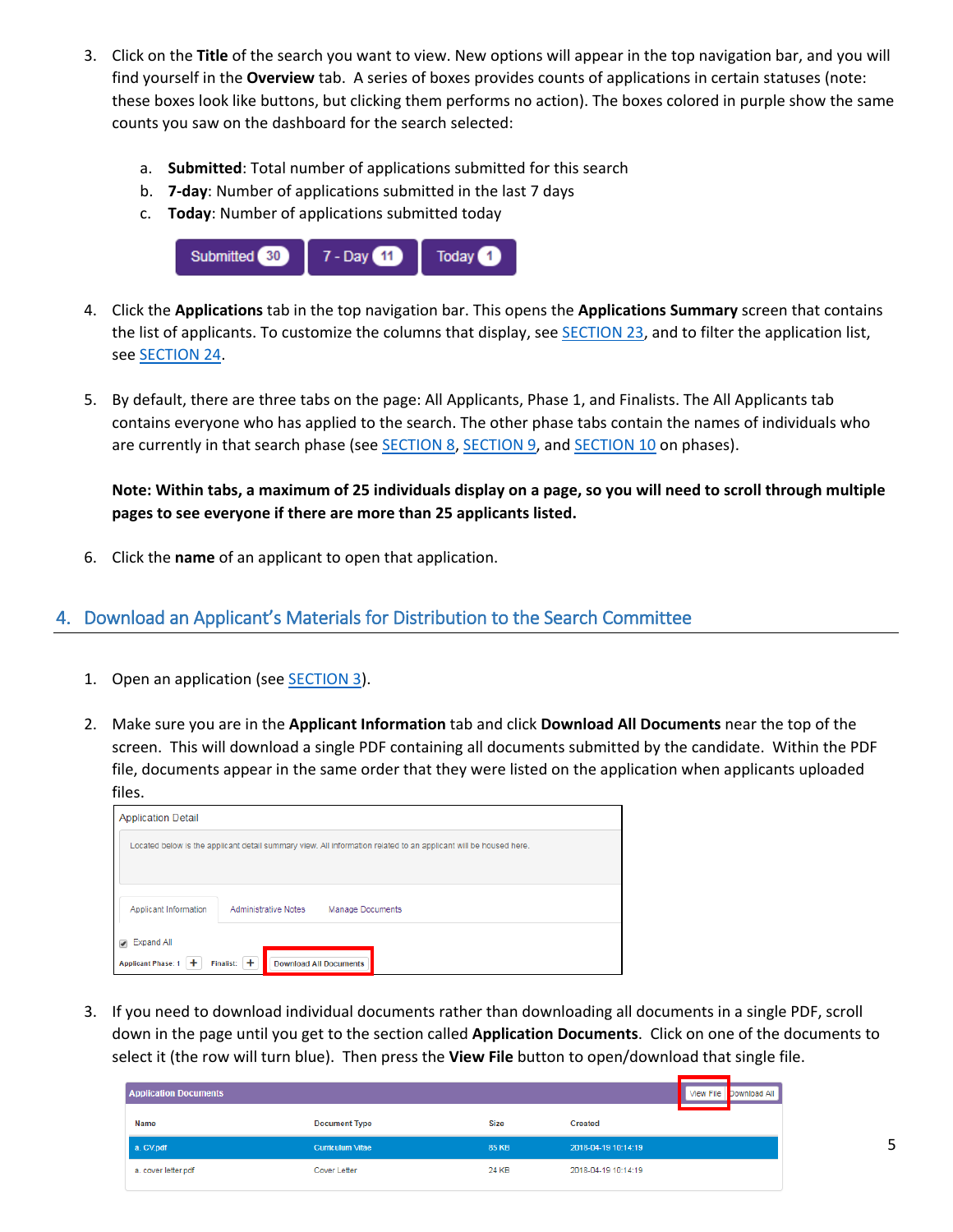# <span id="page-5-1"></span>5. Update Materials for an Applicant

After submitting an application, applicants can no longer access the application to make revisions. However, administrators can add documents or update a completed application form:

- 1. Open the candidate's application (see [SECTION](#page-3-0) 3).
- 2. Click on the **Manage Documents** tab. From here you can replace existing documents or add documents that were optional for the candidate in the application form.
- 3. If there is need to correct info the applicant provided in the online application form (e.g., the candidate has a new email address since applying), you can edit the data entered in the form fields:
	- a. Go to the **Applicant Information** tab.
	- b. The data in the panels for **Official Contact Information** and **Academic Information** can be edited by clicking the pencil icon in the upper right corner of each panel.

### <span id="page-5-2"></span>6. Track Applicant Status / Manage Review Process

FRS offers multiple mechanisms for tracking applicant status. The use of any of these mechanisms—by itself or in combination with others—is optional, but it is highly recommended that the individual monitoring receipt of applications and managing the search in FRS select one of these and use it consistently throughout the search to make sure that new applications are not overlooked in the review process.

You can manage the search using:

- Search phases (see [SECTION](#page-6-1) 8 an[d SECTION 9\)](#page-8-0)
- Disposition codes (see [SECTION](#page-10-0) 11)
- Custom tags [\(SECTION 25\)](#page-22-0)
- Assign to reviewer [\(SECTION 26\)](#page-24-1)

These actions can be performed in bulk (see [SECTION 7\)](#page-5-0).

### <span id="page-5-0"></span>7. Select Applicants & Perform Bulk Actions

When managing the search, there are certain actions that you are required to complete (e.g., dispositioning applicants, designating finalists) and other optional actions that you may wish to complete to help you manage the search (e.g., assign applications to reviewers, apply custom tags). To improve efficiency, you can perform an action for multiple applicants at the same time by using the Bulk Actions feature. This feature only becomes enabled after selecting at least one applicant:

1. Navigate to the **Applications Summary** screen for a search (se[e SECTION 3\)](#page-3-0).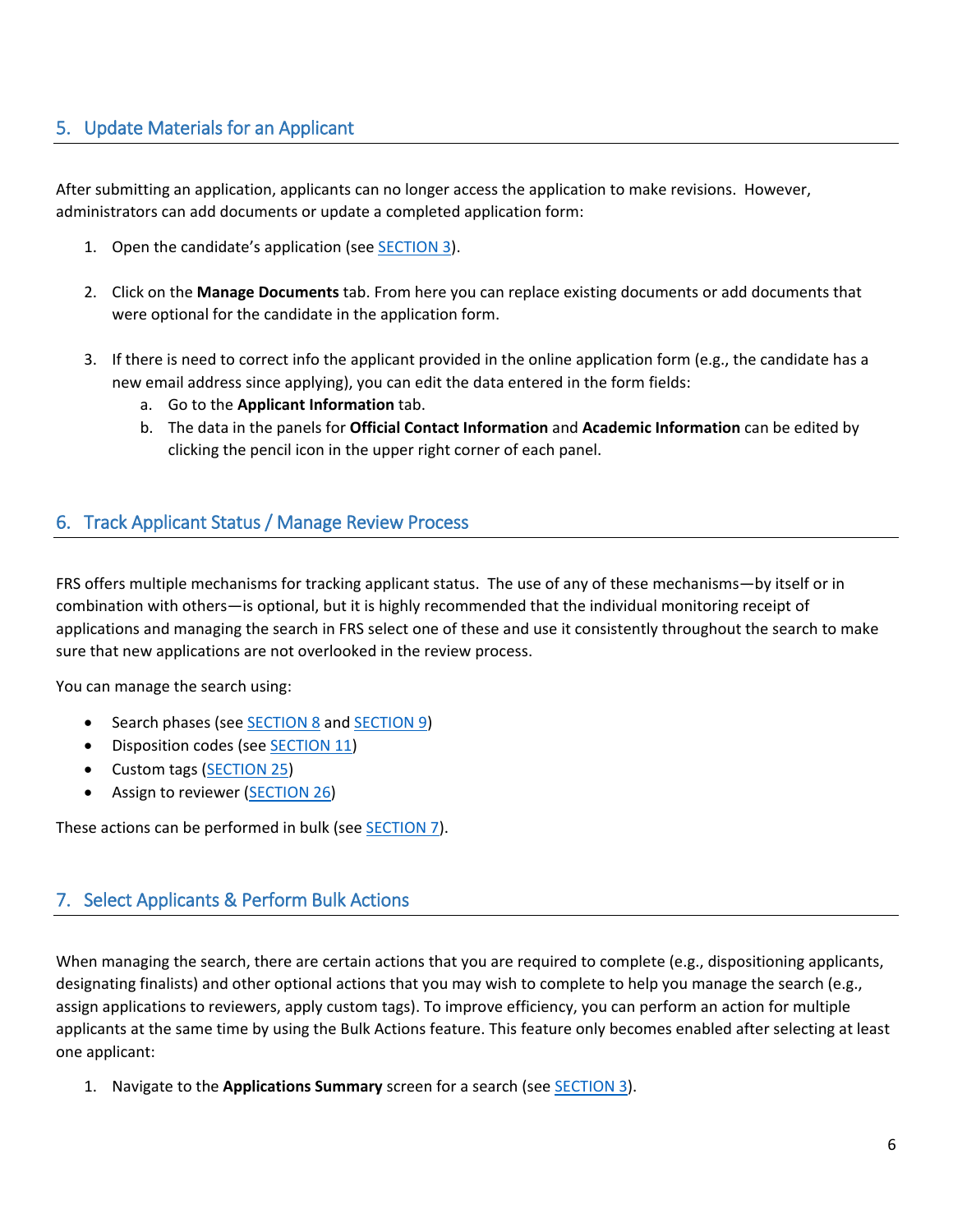- 2. Click the tab containing the list of applicants you want to work with (e.g., All Applicants, Phase 1, Finalist, etc.)
- 3. There are multiple ways to select applicants. Regardless of which method you use, the **Select Multiple** dropdown field will display the count of your selections.

### a. **Select Individually**

Select applicants individually by clicking the checkboxes to the left of their names

### b. **Select All Applicants (within a tab that meet filter conditions)**

Within a tab (All Applicants, Phase 1, Finalist, etc.), select all applicants by either:

- i. Clicking the checkbox at the top of the checkbox column **OR**
- ii. Clicking on the **Select Multiple** dropdown list and then choosing **Select All**

After selecting all, you can individually de-select some applicants using the checkbox to the left of their name, if you wish to select almost everybody and exclude just a few for the action you need to take.

If you applied filters (see **SECTION 24)**, then "Select All" gets all the applicants within the tab who meet the filter conditions. FRS only displays 25 applicants per page, so "Select All" obtains all individuals across all pages (e.g., if you are in the All Applicants tab and there are 100 applicants, "Select All" obtains 100 applicants, not just the 25 visible on your page).

### c. **Select All Applicants on Current Page (25 maximum)**

If you are in a tab (All Applicants, Phase 1, Finalist, etc.) that has more than 25 applicants (meaning that they display across multiple pages), and you wish to select only the applicants visible to you, then click on the **Select Multiple** dropdown and choose **Select All on Current Page**.

4. After selecting at least one applicant, the **Bulk Actions** dropdown list will become active, and you can select an action to perform on the selected applicants. For more information on these bulk actions, refer to the corresponding section listed below.

| <b>Bulk Action</b>                                               | <b>Learn Details</b>              |
|------------------------------------------------------------------|-----------------------------------|
| <b>Change Disposition</b>                                        | <b>SECTION 11</b>                 |
| Assign To (Reviewer)                                             | <b>SECTION 26</b>                 |
| Set Custom Tag/Specialty                                         | <b>SECTION 25</b>                 |
| Copy to Another Search                                           | <b>SECTION 14</b>                 |
| Move to Phase/Finalist                                           | <b>SECTION 9 &amp; SECTION 10</b> |
| Send eOffer - this action is only performed by the Dean's Office | N/A                               |

### <span id="page-6-1"></span><span id="page-6-0"></span>8. Add Search Phases

1. After navigating to a search and clicking the **Applications** tab from the top navigation bar (see [SECTION](#page-3-0) 3), you will see a list of the applicants to this search, grouped into tabs.

Each search automatically has three tabs: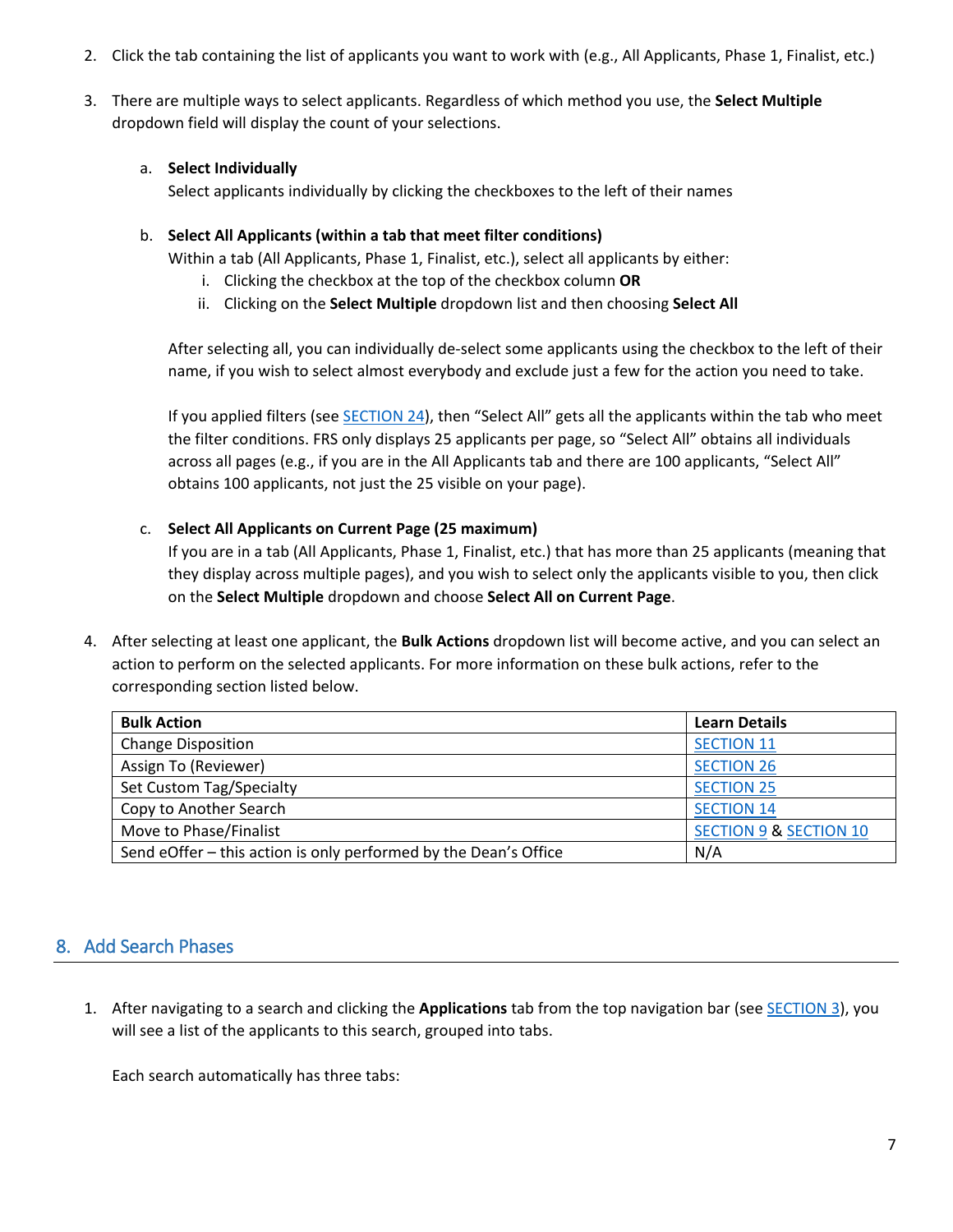- a. **All Applicants**: Lists everyone who submitted an application. Applicants appear in this tab even if they have advanced to a subsequent search phase. Within the All Applicants tab, a Phase column indicates the applicant's current search phase.
- b. **Phase 1**: Lists the applicants who advanced to Phase 1 of the search and did not move beyond it (applicants will disappear from the Phase 1 tab when they are moved to another phase).
- c. **Finalists**: Lists the applicants who advanced to the final phase of the search. All applicants interviewed should be designated as finalists, though if your search includes multiple rounds of interviews, it is acceptable to use the finalist tab for only your last round of interviews (assuming there is more than 1 individual in the last round).
- 2. You may create **up to two** more phases by clicking the **Add Phase** button at the right of the screen. Each click of the button adds one phase, creating new tabs on your screen.

| <b>Applications Summary</b>                                                                                                                                                          |        |            |                   |                                |                  |
|--------------------------------------------------------------------------------------------------------------------------------------------------------------------------------------|--------|------------|-------------------|--------------------------------|------------------|
| Review and manage applications below. For help, see the Provost Office FRS Guides.                                                                                                   |        |            |                   |                                |                  |
| Custom Tag/Specialty $(0)$ $\rightarrow$<br>Ref Letters $(0)$ $\star$<br><b>Clear Filters</b><br>Disposition $(0)$ $\rightarrow$<br>Reviewers $(0)$ $\star$                          | Search | $Export -$ | Optional Fields - | <b>Reset</b>                   | Set              |
| <b>All Applicants (0)</b><br>Phase 1 (0)<br>Finalists (0)                                                                                                                            |        |            |                   |                                | <b>Add Phase</b> |
| Showing applicants 0 to 0 out of 0.<br>Select Multiple (0) -<br>Bulk Actions -                                                                                                       |        |            |                   | Previous                       | Vext             |
| U<br>App. Docs    Ref. Letters (Minimum 0)    Reviews (Cnt)    Reviews (Avg)    My Review    Assigned To (Reviewer)    Email    Disposition   <br>Name IL Phase IT Date Submitted IT |        |            |                   | <b>Custom Tag/Specialt</b>     | $\perp$ î        |
|                                                                                                                                                                                      |        |            |                   |                                |                  |
| <b>Applications Summary</b>                                                                                                                                                          |        |            |                   |                                |                  |
| Review and manage applications below. For help, see the Provost Office FRS Guides.                                                                                                   |        |            |                   |                                |                  |
| Custom Tag/Specialty (0) -<br>Ref Letters $(0)$ $\star$<br>Disposition $(0)$ $\star$<br>Reviewers $(0)$ $\sim$<br><b>Clear Filters</b>                                               | Search | $Export -$ | Optional Fields - | Reset                          | Set              |
| <b>All Applicants (0)</b><br>Phase 1 (0)<br>Phase $2(0)$<br>Finalists (0)<br>Phase $3(0)$                                                                                            |        |            |                   |                                | hase             |
| Showing applicants 0 to 0 out of 0.<br>Bulk Actions +<br>Select Multiple (0) -                                                                                                       |        |            |                   | Previous                       | Next             |
| App. Docs    Ref. Letters (Minimum 0)    Reviews (Cnt)    Reviews (Avg)    My Review    Assigned To (Reviewer)    Email    Disposition<br>u<br>Name IL Phase It Date Submitted It    |        |            | $\perp$ r         | <b>Custom Tag/Specialty</b> IT |                  |

- 3. The use of additional phases is optional, but can help you manage the search process.
	- a. **All Applicants**: Lists everyone who submitted an application.
	- b. **Phase 1**: Lists everyone advanced to phase 1.
	- c. **Phase 2**: Lists everyone advanced to phase 2.
	- d. **Phase 3**: Lists everyone advanced to phase 3.
	- e. **Finalists**: Lists everyone advanced to the finalist phase.

The "All Applicants" tab always contains all applicants to a search, even those who have advanced to a subsequent phase. The other phases can be defined in whatever way is meaningful for your search. For example, the phases could mean:

 Phase 1: All applicants whose CVs were forwarded to the search committee for review Phase 2: All applicants screened by phone Phase 3: All applicants invited for a first round interview Finalists: All applicants invited for a second round interview

A search with few applicants might not need so many phases, so another search process might be: Phase 1: All applicants screened by phone Finalists: All applicants invited for an interview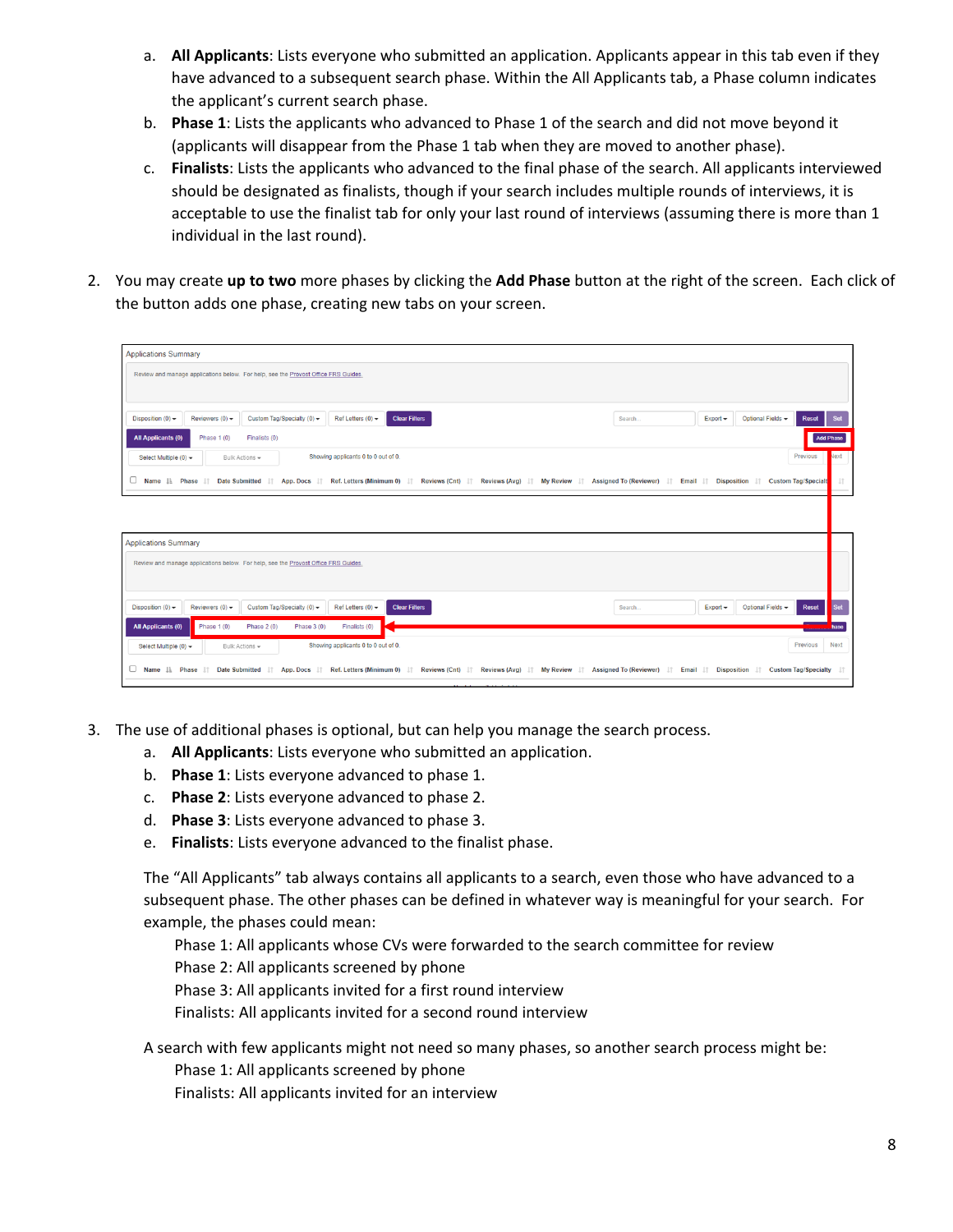*Note: New as of July 2021, applicants are removed from a phase when they are moved forward or backward to a new phase (unless the original tab from which they are moved is All Applicants). Each phase tab contains only the individuals currently assigned to that phase.*

# <span id="page-8-0"></span>9. Move Applicants to a Different Search Phase

### **Move One or More Applicants Simultaneously to a Different Search Phase via Bulk Actions**

- 1. Navigate to the **Applications Summary** screen for a search (se[e SECTION 3\)](#page-3-0).
- 2. Click the tab containing the list of applicants you want to work with (e.g., All Applicants, Phase 1, Finalist, etc.)
- 3. Select one or more applicants using either the individual checkboxes to the left of applicant names, or the **Select Multiple** field above the applicant list (see [SECTION 7](#page-5-0) for more info on selecting applicants).
- 4. Click on the **Bulk Actions** dropdown and select **Move to Phase/Finalist**.



5. In the window that opens, select either **Advance to Next Phase** or **Move to Previous Phase** to move the applicant forward or backward one phase. Then press **Save**. You will find the applicants in the new phase tab to which you moved them.

*Known Issue: Applicants in Phase 1 cannot be moved backwards out of that phase.*

### **Change Search Phase for Individual Applicant via Applicant Information Screen**

You can also move an applicant to a different phase within the context of reviewing their individual application:

- 1. Open an application (see [SECTION](#page-3-0) 3).
- 2. Make sure you are in the **Applicant Information** tab and locate the **Applicant Phase** field:
	- a. **Number**: The number tells you which search phase the applicant is in.
	- b. **Minus sign**: Press the minus button to move a candidate back to the prior phase (this button only appears if there is a lower phase).
	- c. **Plus sign**: Press the plus button to advance a candidate to the next phase (this button only appears if there is a higher phase).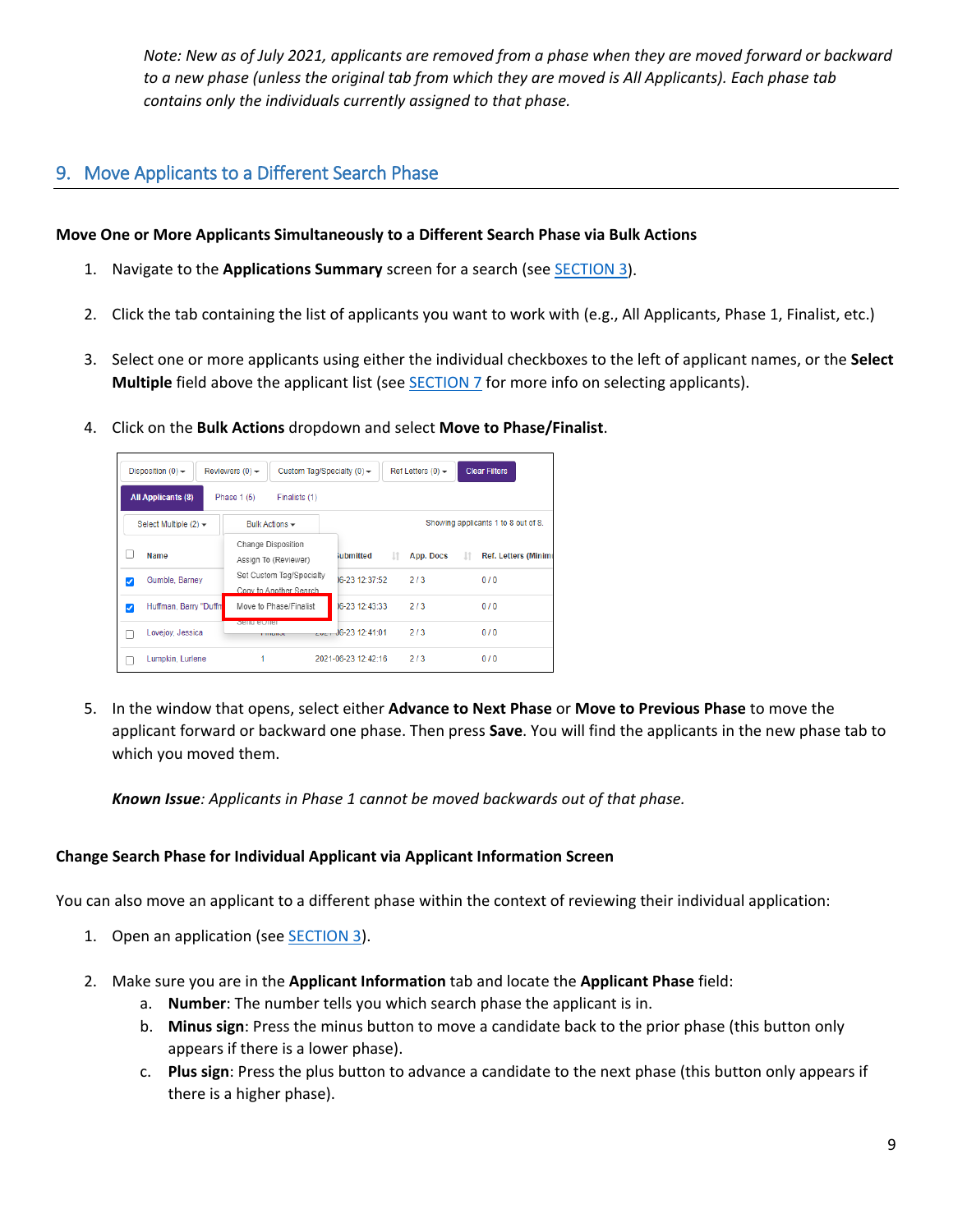| Applicant Information     | <b>Administrative Notes</b> | <b>Manage Documents</b>       |
|---------------------------|-----------------------------|-------------------------------|
| Expand All                |                             |                               |
| <b>Applicant Phase: 2</b> | <b>Finalist:</b>            | <b>Download All Documents</b> |

3. Navigate back to the **Applications** tab in the top navigation bar. The phase tabs produce a list of the applicants in each phase. If you advanced an applicant to Phase 2, you should now see the applicant in the Phase 2 tab.

# <span id="page-9-1"></span><span id="page-9-0"></span>10. Move Applicant to/from Finalist Phase (i.e., Designate an Applicant as a Finalist)

*Note: The finalists you designate in FRS will automatically populate into the Search Summary Form produced at the end of the search.*

### **Move One or More Applicants Simultaneously to/from the Finalist Phase via Bulk Actions**

- 1. Navigate to the **Applications Summary** screen for a search (se[e SECTION 3\)](#page-3-0).
- 2. Click the tab containing the list of applicants you want to work with (e.g., All Applicants, Phase 1, Finalist, etc.)
- 3. Select one or more applicants using either the individual checkboxes to the left of applicant names, or the **Select Multiple** field above the applicant list (see **SECTION 7** for more info on selecting applicants).
- 4. Click on the **Bulk Actions** dropdown and select **Move to Phase/Finalist**.

|   | Disposition $(0)$ $\rightarrow$ | Reviewers $(0)$ $\rightarrow$ | Custom Tag/Specialty $(0)$ $\star$                  |                      |     | Ref Letters $(0)$ $\rightarrow$ | <b>Clear Filters</b>                |                            |
|---|---------------------------------|-------------------------------|-----------------------------------------------------|----------------------|-----|---------------------------------|-------------------------------------|----------------------------|
|   | <b>All Applicants (8)</b>       | Phase 1 (5)                   | Finalists (1)                                       |                      |     |                                 |                                     |                            |
|   | Select Multiple $(2)$ $\star$   |                               | Bulk Actions $\sim$                                 |                      |     |                                 | Showing applicants 1 to 8 out of 8. |                            |
|   | <b>Name</b>                     |                               | Change Disposition<br>Assign To (Reviewer)          | iubmitted            | Jî. | App. Docs                       | Jî.                                 | <b>Ref. Letters (Minim</b> |
| ✓ | Gumble, Barney                  |                               | Set Custom Tag/Specialty<br>Copy to Another Search. | 16-23 12:37:52       |     | 2/3                             | 0/0                                 |                            |
| ⊽ | Huffman, Barry "Duffn           |                               | Move to Phase/Finalist                              | 06-23 12:43:33       |     | 2/3                             | 0/0                                 |                            |
|   | Lovejov, Jessica                | <b>DOIN CONTOL</b>            | <b>FILMINAL</b>                                     | $-44.36-23.12:41:01$ |     | 2/3                             | 0/0                                 |                            |
|   | Lumpkin, Lurlene                |                               |                                                     | 2021-06-23 12:42:16  |     | 2/3                             | 0/0                                 |                            |

5. In the window that opens, select either **Mark as Finalist** or **Unmark as Finalist**. Then press **Save**. You will find the applicant(s) added to or removed from the **Finalists** tab, in accordance with your selection.

*Note: It is not necessary to advance an applicant through all phases of your search to designate them as a finalist. If your search has 3 phases, but you know upon receipt of application that an individual will be a finalist, you can mark them as a finalist using the steps above without needing to advance them through each search phase. Similarly, all searches have a Phase 1 tab, but if you don't need that phase, you can move applicants from the All Applicants tab to the Finalists tab and ignore Phase 1.*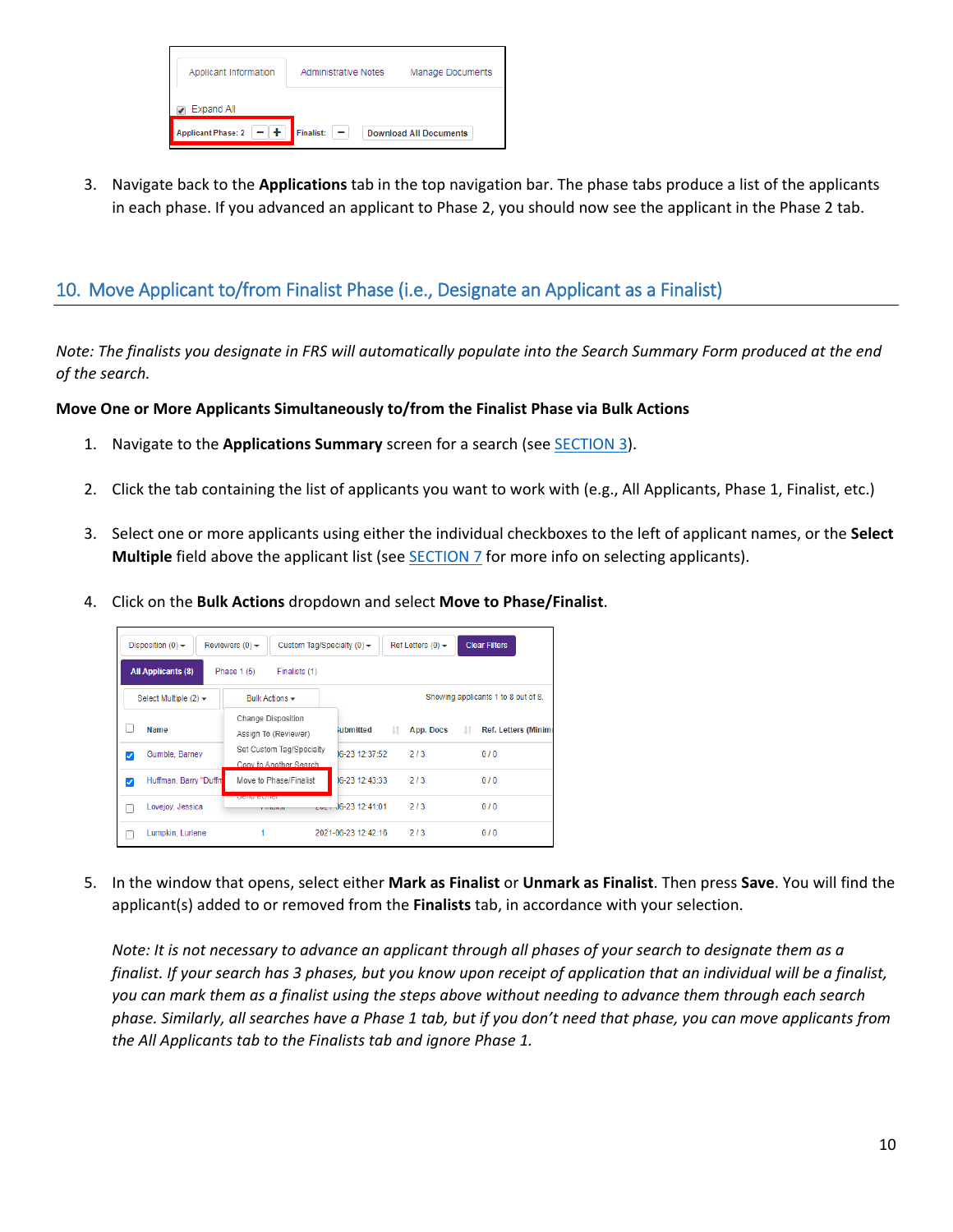#### **Mark or Unmark an Individual Applicant as a Finalist via the Applicant Information Screen**

You can also mark or unmark an applicant as a finalist within the context of reviewing their individual application:

- 1. Open an application (see [SECTION](#page-3-0) 3).
- 2. Make sure you are in the **Applicant Information** tab. Find the **Finalist** field and click the **plus sign**. It will turn into a minus sign, which means the candidate is a finalist. To remove the finalist designation from the candidate, press the minus sign to turn it back into a plus sign.

*Note: Yes, this is counterintuitive! A minus sign means the candidate is currently a finalist.*

| Before (not a finalist |  |  |  |
|------------------------|--|--|--|
|------------------------|--|--|--|

Example 2. The set of the After (is a finalist) and  $A$  and  $A$  a finalist)

| Applicant Information                                                              | <b>Administrative Notes</b>                                                                                           |
|------------------------------------------------------------------------------------|-----------------------------------------------------------------------------------------------------------------------|
| Manage Documents                                                                   | Applicant Information                                                                                                 |
| <b>Administrative Notes</b>                                                        | Manage Documents                                                                                                      |
| √ Expand All<br>Applicant Phase: 1<br>Finalist: +<br><b>Download All Documents</b> | $\blacktriangleright$ Expand All<br>÷.<br><b>Applicant Phase: 1</b><br>$Finalist:$ –<br><b>Download All Documents</b> |

3. Navigate back to the **Applications** tab in the top navigation bar. Candidates designated as finalists will now appear in the **Finalists** tab.

### <span id="page-10-1"></span><span id="page-10-0"></span>11. Enter Disposition Codes

**Access**: To perform the actions described in this section, you must have access to edit disposition codes. All system users with the role Search Administrator have this access. Search Administrators can also give this access to other staff members by adding them to the search committee and setting their permissions accordingly.

**About Disposition Codes**: Disposition codes can be used in two ways. First (and optionally), they provide a means by which to track applicant status and review phases of a search. You can assign applicants to disposition codes (e.g., reviewed or interview) and then filter your applicant list by disposition code. The additional and **required use** of disposition codes is to communicate decisions about applicants to the University. Final disposition codes **must** be assigned to all applicants by the time you submit a draft offer to FSM for review via the business plan database.



When an individual applies for a faculty position, a disposition code of "Job Seeker" is automatically assigned. As you conduct the search, you may wish to assign disposition codes of "Reviewed" or "Interview" to track steps of the review process. By the end of the search (when you are proposing a finalist for offer through the FSM business plan database), you must assign one of the following disposition codes to each applicant:

- **Offer** use for the preferred finalist. *This individual must be proposed for an offer through FSM's online business plan database. Occasionally, FSM extends multiple offers from the same HR Job ID; in such cases, the multiple finalists receiving offers should have the disposition code of "Offer."*
- **Not Selected** use this code when the search committee does not choose the applicant as the finalist; you will be asked to supply a disposition code reason from the list below.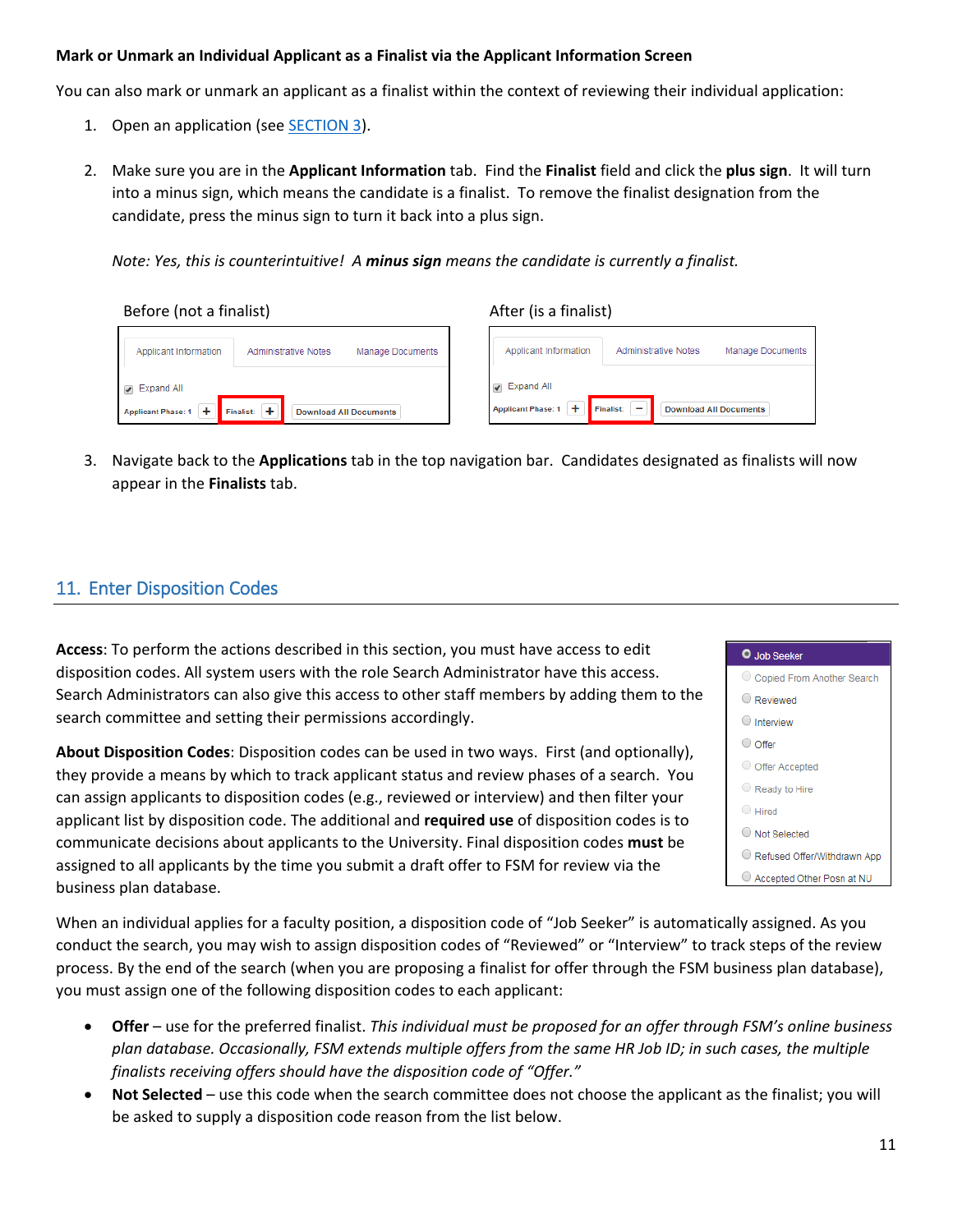| <b>Disposition Code Reason</b>               | <b>Description/Usage Guidance</b>                                                           |
|----------------------------------------------|---------------------------------------------------------------------------------------------|
| Min Qualifications Not Met                   | Candidate did not meet advertised minimum qualifications                                    |
| <b>Pref. Qualifications Not Met</b>          | Candidate did not meet advertised preferred qualifications                                  |
| Resch/expertise not a match                  | Content or direction of candidate's research or expertise not a match for the department    |
| Unsuccessful Job Talk/Presentation           | Candidate performed poorly in on-campus talk or presentation                                |
| Quality of resch/tchng lower than select app | Quality of candidate's research or teaching is lower than the selected candidate            |
| Lack of external funding                     | Candidate has not demonstrated success in securing external funding                         |
| Less qualified than selected app             | Candidate is not as qualified as the selected candidate                                     |
| No work authorization                        | Candidate lacks the proper work authorization                                               |
| <b>Job Opening Cancelled</b>                 | Search cancelled; all remaining applicants should receive this code at time of cancellation |
| <b>Falsification of Information</b>          | Candidate falsified application materials or information                                    |
| <b>Other Candidate Preferred</b>             | Other candidate preferred                                                                   |
| <b>Job Seeker Not Considered</b>             | Candidate applied after deadline and was not reviewed/considered                            |
| <b>Unsuccessful Reference</b>                | Letters of recommendation, or in person references, raised concerns                         |

• **Refused Offer / Withdrawn App –** use for candidates who withdraw from the application process or refuse an offer; you will also be asked to supply a disposition code reason from the list below.

| Withdrawn Application (should also be used for candidates who refuse an offer) |                                                                                      |  |  |  |
|--------------------------------------------------------------------------------|--------------------------------------------------------------------------------------|--|--|--|
| <b>Disposition Code Reason</b>                                                 | <b>Description/Usage Guidance</b>                                                    |  |  |  |
| No reason given/other                                                          | Candidate withdraws their candidacy, or refuses an offer, without providing a reason |  |  |  |
| Salary insufficient                                                            | Salary offered to candidate was insufficient                                         |  |  |  |
| Startup pkg insufficient                                                       | Start-up package offered to candidate was insufficient                               |  |  |  |
| Dual-career                                                                    | Unable to find a position for candidate's partner or spouse                          |  |  |  |
| Lost counteroffer                                                              | Candidate actively retained by home institution                                      |  |  |  |
| Decided to stay in current job                                                 | Candidate decided to stay at home institution                                        |  |  |  |
| Not willing/able to relocate                                                   | Candidate decided not to relocate                                                    |  |  |  |
| Accepted another position                                                      | Candidate accepted a different position; detailed reason as to why is unknown        |  |  |  |

- **Accepted Other Posn at NU** use this for candidates who:
	- o have accepted another position at Northwestern University OR
	- $\circ$  have been offered another position at Northwestern University that they are considering OR
	- o are being considered for another position at Northwestern University

*Note: If the individual accepted a position at another institution, use the code "Refused Offer / Withdrawn Application" instead.*

#### **Assign Disposition Codes to One Applicant or Multiple Applicants Simultaneously via Bulk Actions**

- 1. Before assigning disposition codes to multiple individuals simultaneously, make sure that assigning the exact same code (and reason, if applicable) is appropriate. For example, you might have 10 applicants who will be dispositioned as "Not Selected." If three were not selected due to the reason "Pref. qualifications not met" and seven were not selected due to being "Less qualified than selected app," then you should follow the bulk action process twice to disposition each batch separately.
- 2. Navigate to the **Applications Summary** screen for a search (se[e SECTION 3\)](#page-3-0).
- 3. Click the tab containing the list of applicants you want to work with (e.g., All Applicants, Phase 1, Finalist, etc.).

**Tip**: All applicants are required to have a final disposition code assigned by the time the draft offer letter is submitted to FAO via the business plan database. To easily search for applicants who do not have one of the final disposition codes applied, you can use filters (se[e SECTION 24](#page-22-3) for more information on filtering applications).

a. Make sure you are in the All Applicants tab.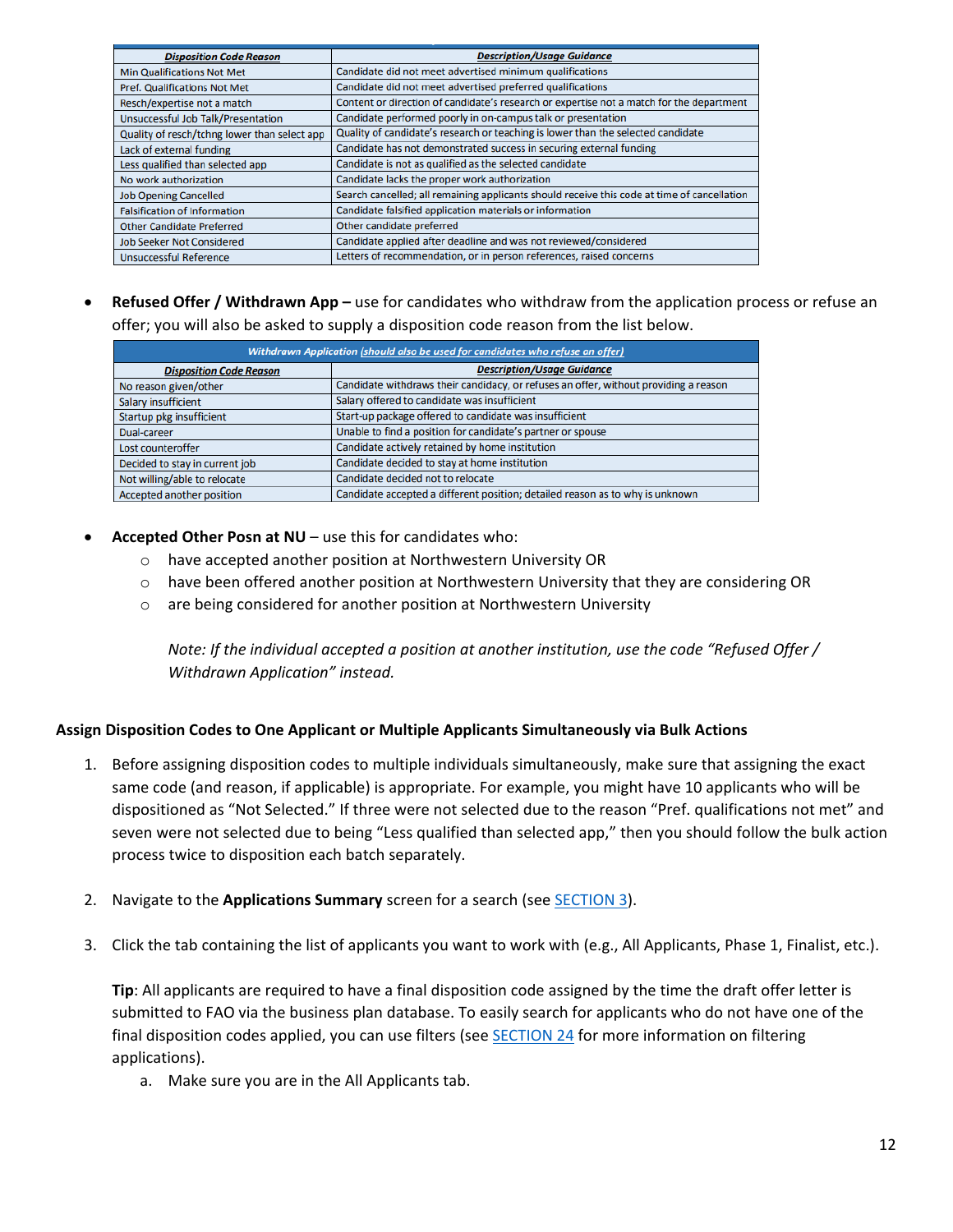- b. Use the **Dispositions** filter field to select codes that are not final dispositions (there are three: "Job Seeker," "Reviewed," and "Interview"). The applicants that appear in the list need final disposition codes entered.
- 4. Select one or more applicants using either the individual checkboxes to the left of applicant names, or the **Select Multiple** field above the applicant list (see [SECTION 7](#page-5-0) for more info on selecting applicants).
- 5. Click on the **Bulk Actions** dropdown and select **Change Disposition**.

|   | Disposition $(0)$ $\rightarrow$             | Reviewers $(0)$ $\star$<br>Custom Tag/Specialty (0) $\star$ |                        | Ref Letters $(0)$ $\rightarrow$ | <b>Clear Filters</b>                |
|---|---------------------------------------------|-------------------------------------------------------------|------------------------|---------------------------------|-------------------------------------|
|   | <b>All Applicants (8)</b>                   | Phase 1 (5)<br>Finalists (1)                                |                        |                                 |                                     |
|   | Select Multiple $(2)$ $\blacktriangleright$ | Bulk Actions -                                              |                        |                                 | Showing applicants 1 to 8 out of 8. |
|   | Name                                        | Change Disposition<br>Assign to (Reviewer)                  | iubmitted              | Jî.<br>App. Docs                | <b>Ref. Letters (Minim)</b>         |
| V | Gumble, Barney                              | Set Custom Tag/Specialty<br>Copy to Another Search          | 06-23 12:37:52         | 2/3                             | 0/0                                 |
| ⊽ | Huffman, Barry "Duffm                       | Move to Phase/Finalist<br>Send eOffer                       | 06-23 12:43:33         | 2/3                             | 0/0                                 |
|   | Lovejoy, Jessica                            | <b>THEMION</b>                                              | $-44.06 - 23.12:41:01$ | 2/3                             | 0/0                                 |
|   | Lumpkin, Lurlene                            |                                                             | 2021-06-23 12:42:16    | 2/3                             | 0/0                                 |

6. In the window that opens, select the **Disposition** from the dropdown; if required, also specify the **Rejection Reason** or **Withdrawal Reason**. Then press **Save**.

### **Assign Disposition Code to One Applicant via the Applicant Information Screen**

You can also record a disposition code for an applicant within the context of reviewing their individual application:

- 1. Open an application (see [SECTION 3\)](#page-3-0).
- 2. Make sure you are in the **Applicant Information** tab.
- 3. Scroll down to find the **Applicant Disposition Information** panel where you can enter disposition codes.

| <b>Applicant Disposition Information</b> |                                  |  |
|------------------------------------------|----------------------------------|--|
| <b>Disposition:</b>                      | Job Seeker $\blacktriangleright$ |  |

## <span id="page-12-0"></span>12. Check How Many Applicants Need Final Disposition Codes Assigned Across Your Searches

In order to extend an offer to your chosen finalist, you must apply final disposition codes to all applicants. FRS offers a means to quickly look across all of your active searches to see how many applicants are missing final disposition codes for each search.

- 1. Log in to FRS [\(https://facultyrecruiting.northwestern.edu\)](https://facultyrecruiting.northwestern.edu/) with your netID and password. If you experience login problems, consult **SECTION 1** of this guide.
- 2. You will land on the **Dashboard** screen. Locate the search you want to review. If you can't find it, configure your dashboard to display all search statuses to be sure it isn't hidden from view [\(SECTION 22\)](#page-19-4).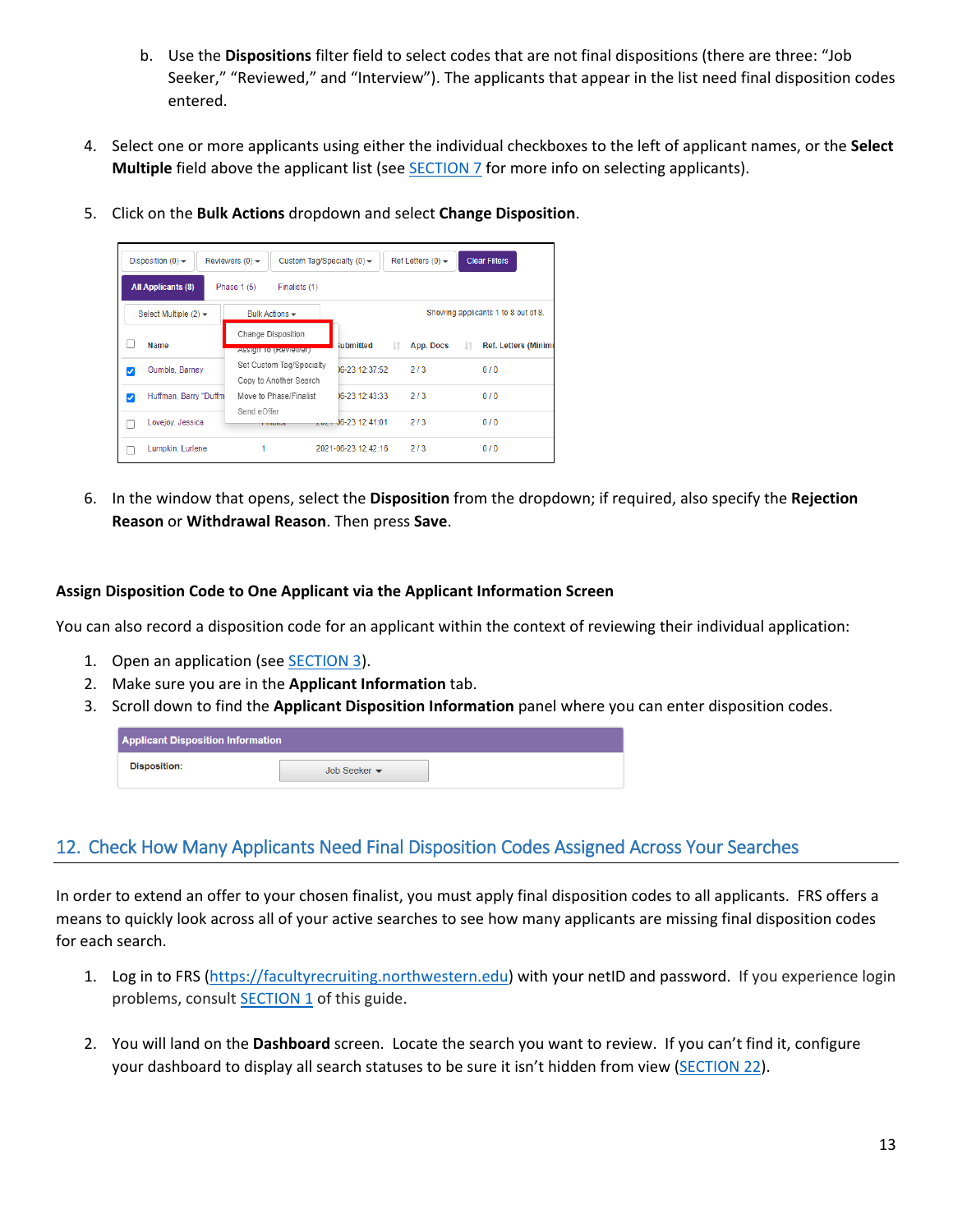3. Look for the **Final Dispositions** column on the dashboard. This column is not included in your dashboard by default, so you will need to add it if you have not done so previously. To add it, go to the **Optional Fields** dropdown list. After you have selected **Final Dispositions**, press the **Set** button to have the column added to your dashboard.

|                  | Active (156 searches) $\blacktriangledown$ | Departments $\sim$  |                                                                           |    |                              | Search |     |                  | $Export -$                 | Optional Fields -                                    | Reset | Set |
|------------------|--------------------------------------------|---------------------|---------------------------------------------------------------------------|----|------------------------------|--------|-----|------------------|----------------------------|------------------------------------------------------|-------|-----|
| Status <b>If</b> | Search<br>ID<br>T.                         | <b>HR Job</b><br>ID | $\perp \uparrow$ Title                                                    | Ιà | <b>Department</b>            |        | Lî. | <b>Submitted</b> | Final<br><b>Dispositic</b> | <b>Status</b><br>Search ID                           |       |     |
| Active           | 330                                        | 34759               | Academic Dermatologist                                                    |    | MED-Dermatology              |        |     | 23               | 16 of 23                   | School/Admin Unit<br>Department                      |       |     |
| Active           | 276                                        | 34414               | Academic General Pediatrics and Medical Director of Clark Deming Practice |    | <b>MED-Pediatrics</b>        |        |     |                  | $0$ of $4$                 | <b>Submitted</b>                                     |       |     |
| Active           | 151                                        | 33685               | Academic Gynecologic and Perinatal Pathologist                            |    | MED-Pathology                |        |     | 6                | $0$ of $6$                 | 7-Dav<br>Today                                       |       |     |
| Active           | 502                                        | 36775               | <b>Academic Hospitalist</b>                                               |    | <b>MED-Hospital Medicine</b> |        |     | 59               | 13 of 59                   | Reviewed by You                                      |       |     |
| Active           | 434                                        | 35728               | Adolescent Medicine Faculty Member in Mental Health in Primary Care       |    | <b>MED-Pediatrics</b>        |        |     |                  | $0$ of $3$                 | <b>Final Dispositions</b><br>the control of the con- |       |     |

4. The **Final Dispositions** column reports the number of applicants who have been assigned a final disposition code compared to the total number of applicants. If the first and second number are equal (e.g., 87 of 87), then all applicants are dispositioned. If the first number is less than the second number, then there are applicants missing final disposition codes and you need to assign final dispositions before submitting a draft offer for review through the business plan database. See [SECTION](#page-10-0) 11 above for guidance on entering disposition codes.

| Search<br>ID | <b>HR Job</b><br>ID | <b>School/Admin Unit</b><br>Ш. | It.<br><b>Department</b>        | <b>Title</b>                           | 1î | Submitted <b>If</b> | 7.<br>Day<br>- 11 | Today I | <b>Reviewed by</b><br>You | Final<br><b>Dispositions</b> |
|--------------|---------------------|--------------------------------|---------------------------------|----------------------------------------|----|---------------------|-------------------|---------|---------------------------|------------------------------|
| 52           | 32237               | Feinberg School of<br>Medicine | MED-Microbiology-<br>Immunology | Faculty Position in Bacteriology       |    | 87                  | $^{\circ}$        | ۰       | 0 of 87                   | 87 of 87                     |
| 32           | 32035               | Feinberg School of<br>Medicine | MED-Anesthesiology              | Endowed Professorship in Pain Medicine |    |                     | ۰                 | $\circ$ | $0$ of $4$                | $4$ of $4$                   |
| 75           | 32569               | Feinberg School of<br>Medicine | MED-Hematology Oncology         | Hematology and Oncology Division Chief |    |                     | $\bullet$         | 0       | $0$ of 4                  | 3 of 4                       |

## <span id="page-13-1"></span><span id="page-13-0"></span>13. Download the Search Summary Report

- 1. From the **Dashboard** tab in FRS, navigate as follows:
	- a. Click on the **Title** of the search you want to view. If you can't find it, configure your dashboard to display all search statuses to be sure it isn't hidden from view [\(SECTION 22\)](#page-19-4).
	- b. Click on the **Applications** tab in the top navigation bar.
	- c. Click on the **Finalists** tab.
- 2. Make sure the list of finalists is complete and correct. If it is not, refer to [SECTION](#page-9-0) 10 of this guide to designate applicants as finalists.
- 3. Make sure that each finalist has a final disposition code assigned (se[e SECTION](#page-10-0) 11).
- 4. Press the **Search Summary Preview** button to generate and download a copy of the Search Summary Report that the Office of the Provost will obtain from the system.
- 5. Provide the Search Summary Report to whomever writes the narrative description of the search process following the search (the narrative search summary appears in the Chair's Recommendation for Faculty Appointment when the department proposes a candidate for an offer). **Make sure the narrative description of the search process and the pre-populated Search Summary Report do not contradict one another.**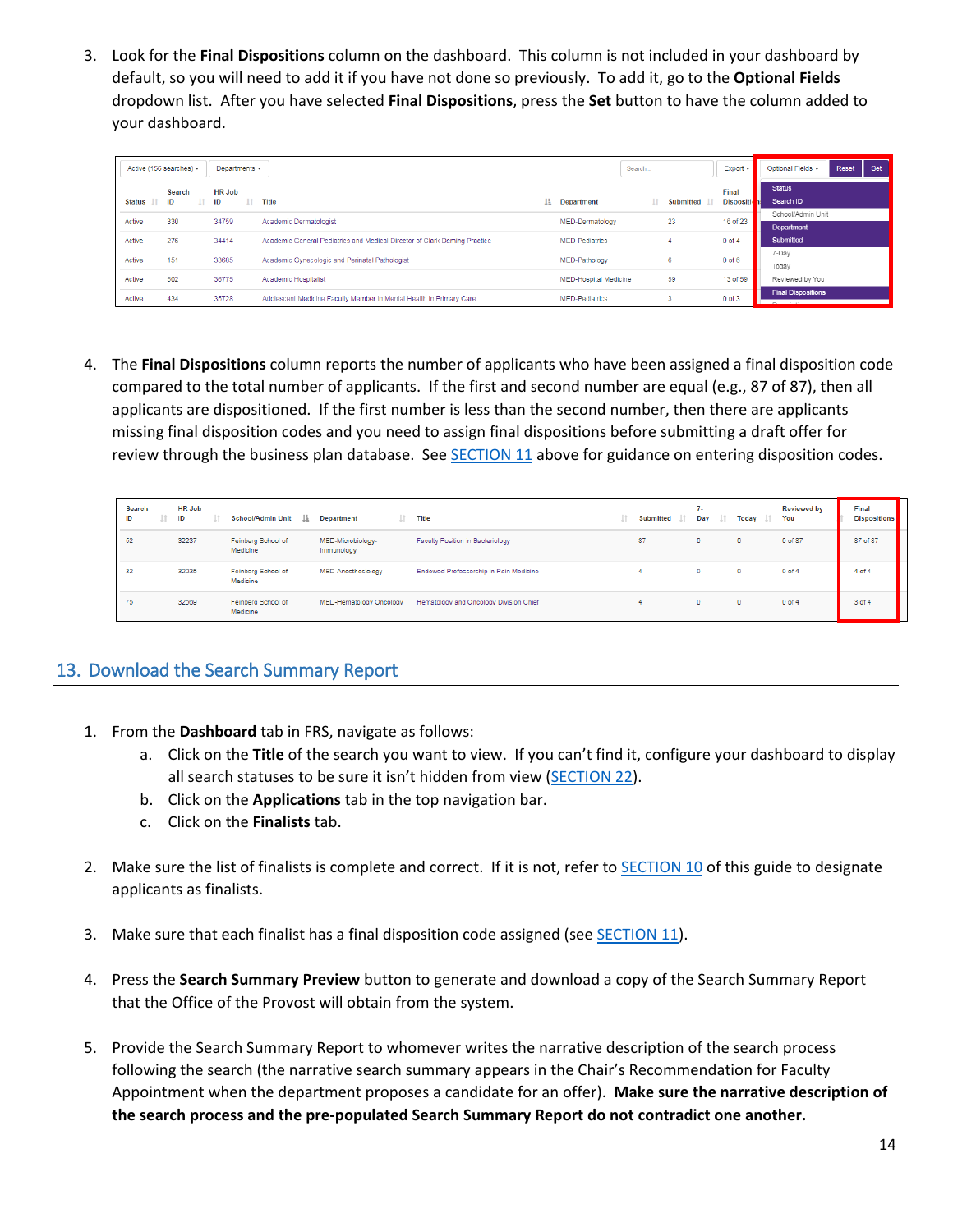6. The pre-populated Search Summary Report from FRS will be uploaded to the FSM business plan database as part of the offer letter approval process.

### <span id="page-14-1"></span><span id="page-14-0"></span>14. Refer/Copy Applicant to a Different Search

This process is used when candidates apply to one search, but you wish you to consider them for a different position. You may copy their application and document uploads to a different search in FRS so that the applicant does not need to submit a second application to be considered for the alternate position.

### **Pre-conditions for Copying an Applicant to a Different Search**

- The search the application is being copied to must have **Active** status in FRS. (The search being copied from can have any status.)
- To copy an applicant from one search to another, you must have access to both searches in FRS. If you do not (e.g., you are referring an applicant to a search in another department), contact [fao@northwestern.edu](mailto:fao@northwestern.edu) to request that an application be copied. Provide the applicant's name, the HR Job ID of the search being copied from, and the HR Job ID of the search being copied to; also copy the department administrator from the other department on the email when making the request.

### **Copy Up to 10 Applicants to a Different Search Simultaneously via Bulk Actions**

- 1. Log in to FRS [\(https://facultyrecruiting.northwestern.edu\)](https://facultyrecruiting.northwestern.edu/) with your netID and password. If you experience login problems, consult **SECTION 1** of this guide.
- 2. You will land on the **Dashboard** screen. Configure your dashboard to display **Active** searches if they do not already display [\(SECTION 22\)](#page-19-4) and locate the target search that should receive the copied application. Write down its **HR Job ID**.
- 3. Next locate the search that originally received the application you want to copy. Click on the **Title** of that search.
- 4. Click the **Applications** tab in the top navigation bar to access the list of applicants.
- 5. Click the tab containing the list of applicants you want to work with (e.g., All Applicants, Phase 1, Finalist, etc.)
- 6. Select **up to 10** applicants using the individual checkboxes to the left of applicant names (se[e SECTION 7](#page-5-0) for more info on selecting applicants). **FRS can only copy 10 applications at a time.**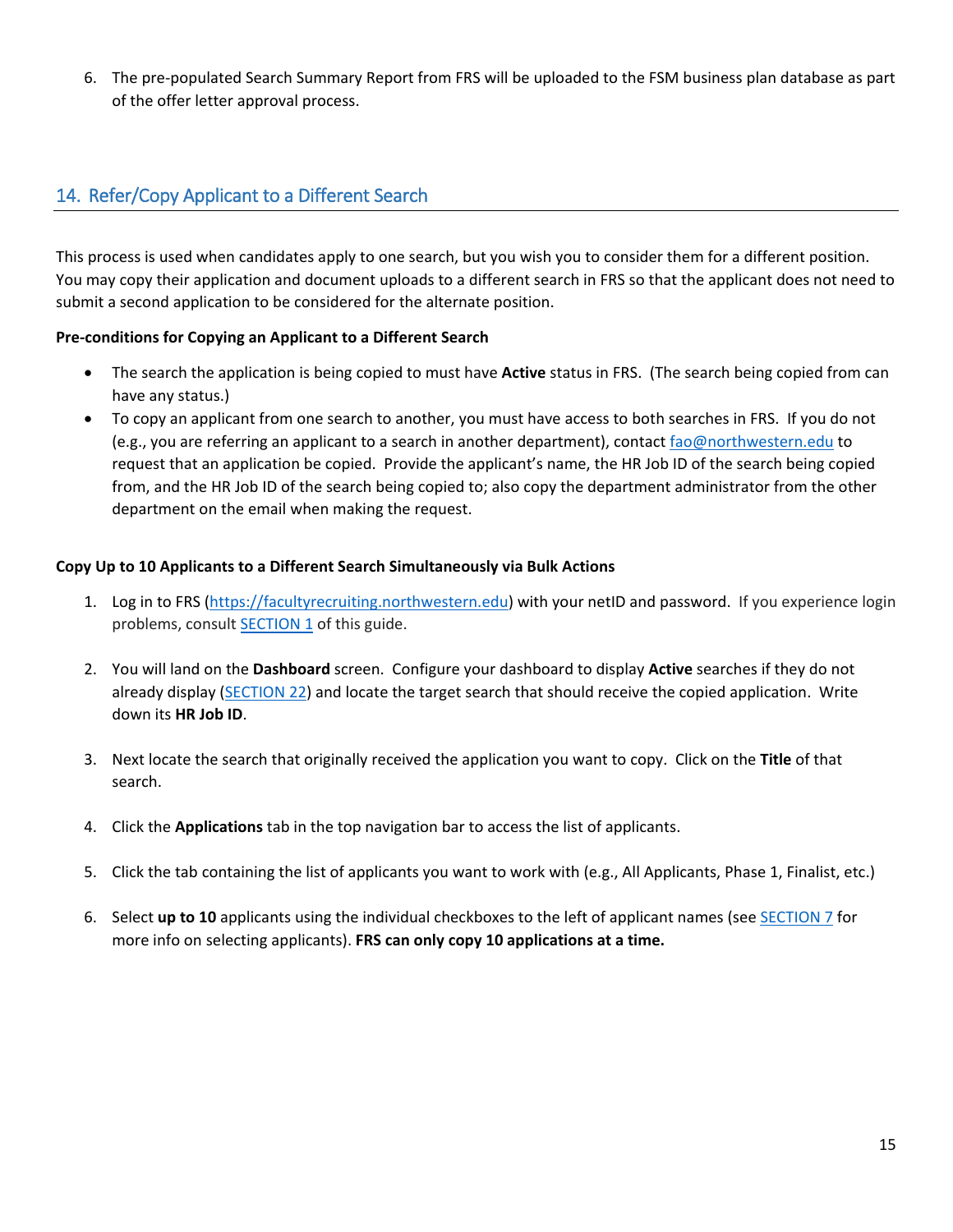7. Click on the **Bulk Actions** dropdown and select **Copy to Another Search**.

|   | Disposition $(0)$ $\rightarrow$ | Reviewers $(0)$ $\star$<br>Custom Tag/Specialty (0) $\star$ |                        | Ref Letters $(0)$ $\star$ | <b>Clear Filters</b>                |
|---|---------------------------------|-------------------------------------------------------------|------------------------|---------------------------|-------------------------------------|
|   | <b>All Applicants (8)</b>       | Phase $1(5)$<br>Finalists (1)                               |                        |                           |                                     |
|   | Select Multiple $(2)$ $\star$   | Bulk Actions -                                              |                        |                           | Showing applicants 1 to 8 out of 8. |
|   | Name                            | Change Disposition<br>Assign To (Reviewer)                  | iubmitted              | 1î<br>App. Docs           | <b>Ref. Letters (Minim</b><br>Jî.   |
| ✓ | Gumble, Barnev                  | Set Custom Tag/Specialty<br>Copy to Another Search          | 16-23 12:37:52         | 2/3                       | 0/0                                 |
| ⊽ | Huffman, Barry "Duffm           | <b>WOVE TO FINSE/FINANSE</b>                                | 16-23 12:43:33         | 2/3                       | 0/0                                 |
|   | Lovejov, Jessica                | Send eOffer<br><b>Littuation</b>                            | $-44.36 - 23.12:41:01$ | 2/3                       | 0/0                                 |
|   | Lumpkin, Lurlene                |                                                             | 2021-06-23 12:42:16    | 2/3                       | 0/0                                 |

8. Click on the **Select Search** dropdown list and select the HR Job ID of the target search that should receive a copy of the application(s). Then press **Save**. If the original search had different required/optional document uploads, the target search will only receive the documents the two searches have in common. The target search will be missing any required documents that the original search did not also require. In that case, you could contact the candidate to collect additional materials by email and upload them to the application (see **SECTION 5**).

| <b>Copy to Another Search</b>                    |                                                                                                                                                                                                                                                                                                           |
|--------------------------------------------------|-----------------------------------------------------------------------------------------------------------------------------------------------------------------------------------------------------------------------------------------------------------------------------------------------------------|
| missing information.                             | This will copy the applicant's profile, attachments, and references to another search with which you are affiliated. If the selected search requires<br>different documents, the system will make a best effort to copy over the relevant files, but you will need to contact the candidate to obtain any |
|                                                  | If you would like to send this candidate to a search but you are not affiliated with it, contact your school's FRS data coordinator.                                                                                                                                                                      |
|                                                  | Type to add/edit department instructions                                                                                                                                                                                                                                                                  |
|                                                  |                                                                                                                                                                                                                                                                                                           |
|                                                  |                                                                                                                                                                                                                                                                                                           |
| 8 applications will be copied to another search. |                                                                                                                                                                                                                                                                                                           |
| Search <sup>*</sup>                              |                                                                                                                                                                                                                                                                                                           |

9. You will receive confirmation that the application has been copied (or an alert about any errors), with an opportunity to view the copied application in the context of the HR Job ID that just received it.

| This will copy the applicant's profile, attachments, and references to another search with which you are affiliated. If the selected search requires<br>different documents, the system will make a best effort to copy over the relevant files, but you will need to contact the candidate to obtain any<br>missing information.<br>If you would like to send this candidate to a search but you are not affiliated with it, contact your school's FRS data coordinator. |  |
|---------------------------------------------------------------------------------------------------------------------------------------------------------------------------------------------------------------------------------------------------------------------------------------------------------------------------------------------------------------------------------------------------------------------------------------------------------------------------|--|
|                                                                                                                                                                                                                                                                                                                                                                                                                                                                           |  |
|                                                                                                                                                                                                                                                                                                                                                                                                                                                                           |  |
| 2 applications will be copied to another search.                                                                                                                                                                                                                                                                                                                                                                                                                          |  |
| Search <sup>*</sup>                                                                                                                                                                                                                                                                                                                                                                                                                                                       |  |
| HR Job ID #40559: MED-Gastroenterology . Academic Gastroenterologist<br>÷                                                                                                                                                                                                                                                                                                                                                                                                 |  |
| 2 applicants were successfully copied to the HR Job ID #40559 Academic Gastroenterologist<br><b>View Search</b>                                                                                                                                                                                                                                                                                                                                                           |  |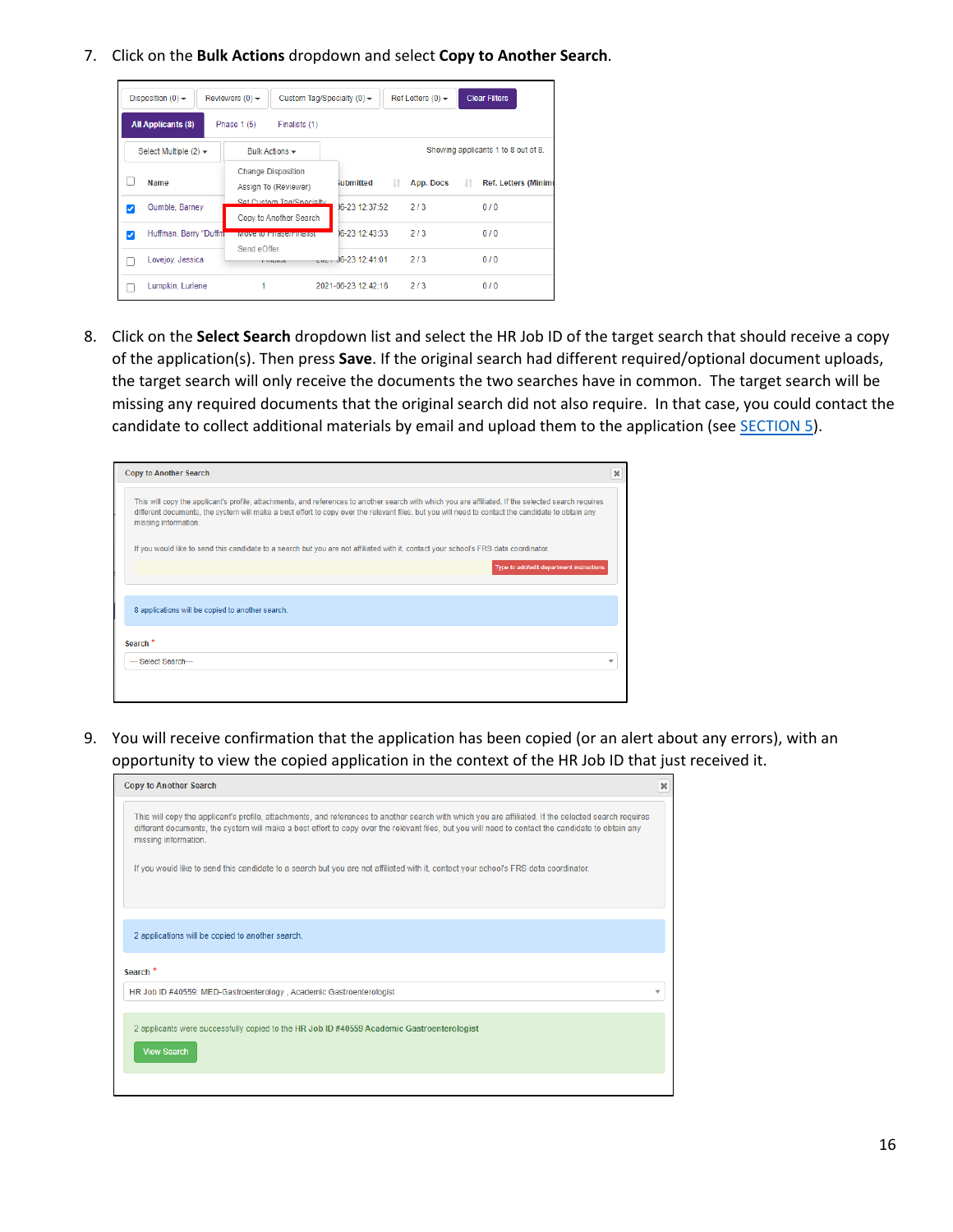- 10. The applicant will have the disposition code **Copied From Another Search** in the target search that received a copy of the application.
- 11. The system automatically adds an administrative note to the applicant's record in the target search to document that the application was copied from another search. (For more information on administrative notes, see [SECTION 27.](#page-25-1))

| <b>Notes</b>                                                                                                                                                                          | lä. | User                     | ١î | Updated                | ١î |
|---------------------------------------------------------------------------------------------------------------------------------------------------------------------------------------|-----|--------------------------|----|------------------------|----|
| This application was copied from JO # 32113. If that search has different document type or<br>reference requirements, you may need to contact this applicant for missing information. |     | <b>Bridget</b><br>Mullan |    | 2018-04-30<br>16:28:09 |    |

# <span id="page-16-0"></span>15. Place a Search on Hold / Prevent the Receipt of New Applications

When you submit an offer for review through the business plan database, FSM will typically put your search on hold in FRS to prevent the receipt of new applications that would continue needing final disposition codes assigned. You may desire to put a search on hold sooner.

### **What Happens When a Search is Placed on Hold?**

- In the FRS dashboard, the search status will appear as **Hold**. You can still execute the search management tasks described in this guide while the search is in hold status.
- The ad stops displaying on the NU Careers site.
- The FRS job application link becomes inactive. Applicants who click on the link will receive a message alerting them that applications are no longer being accepted:

| Northwestern   myHR Faculty Recruiting                 |
|--------------------------------------------------------|
|                                                        |
| Error: The search is no longer accepting applications. |
|                                                        |

• You won't receive new applications that continue to need final disposition codes assigned.

### **Why Place a Search on Hold?**

A hold should be placed when you want to prevent new applicants from applying. These are example use cases:

- The search was moved to Active status before the search committee was ready to receive applications. Placing a hold is the mechanism to remove the Active status.
- The search was run for a while but did not yield a finalist; the search committee would like to pause the search and post the ad again later.
- The search is in its final stages and you don't want to receive additional applications while interviewing finalists.
- You are drafting the offer for the preferred finalist and don't want to continue applying final disposition codes to new applicants.
- As noted above, FSM will generally place a search on hold in FRS when an offer is received through the business plan database. This locks the applicant list at a point in time. Otherwise, departments need to continue monitoring the search and applying disposition codes until the Provost receives the appointment paperwork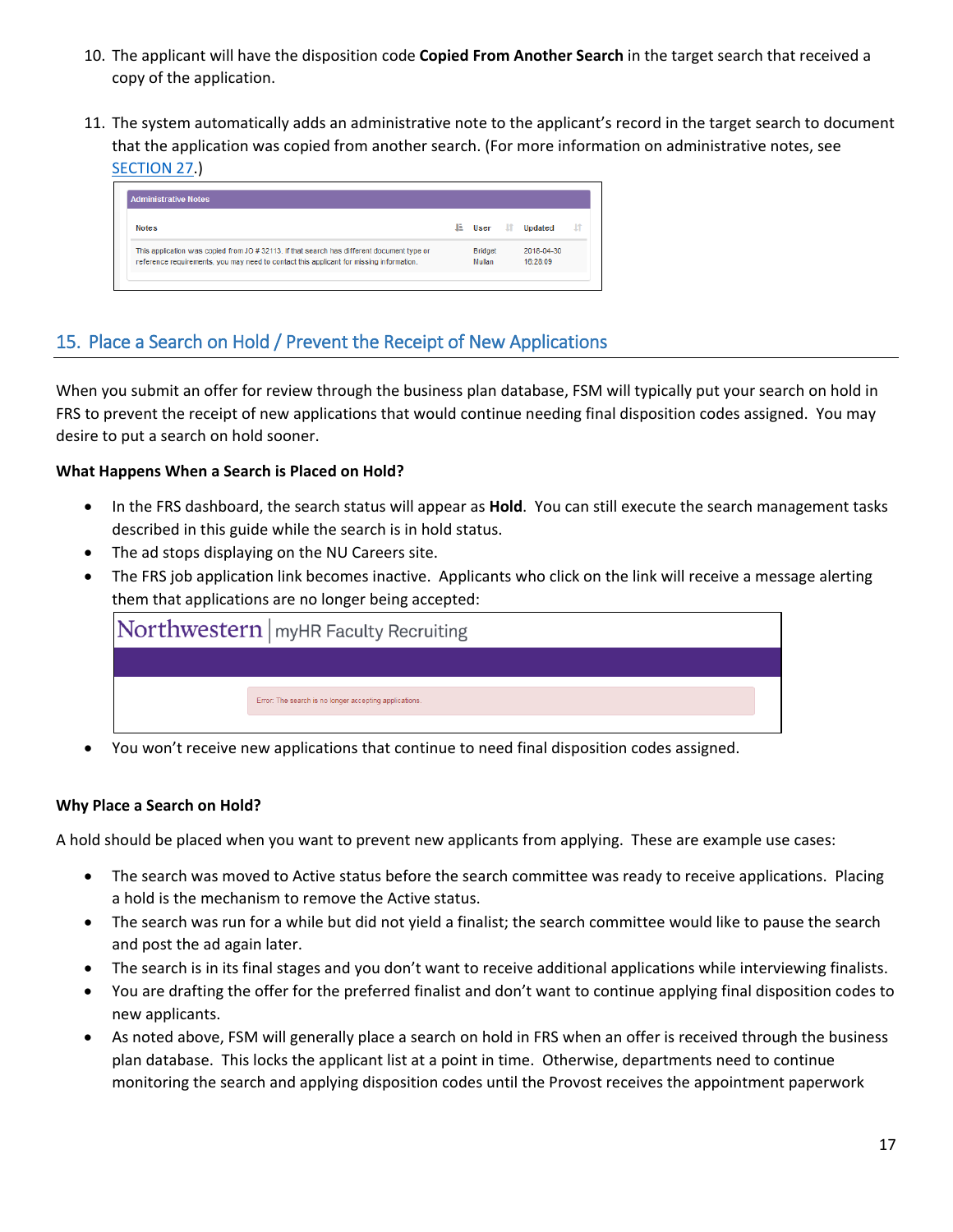(which is typically well after an offer is submitted for review through the business plan database).

#### **How to Place a Search on Hold**

- 1. Only the Office of the Provost can change the search status to "hold." Please contact the FSM Faculty Affairs Office a[t fao@northwestern.edu](mailto:fao@northwestern.edu) and provide the **HR Job ID** of the search that should be placed on hold. Since there are so many numbers associated with searches (e.g., FRS Search ID, HR Job ID, FAO#) that could be mixed up, in your email request, please include a screen shot of the search from FRS (the **Search Details** panel is ideal) to ensure that the right position is placed on hold.
- 2. Once complete, the search will have the status of **Hold** on your FRS **Dashboard**.
- 3. Remember to remove any job postings you have placed online since the FRS link contained in it will be inactive. Applicants will see this if they try to apply:

| Northwestern   myHR Faculty Recruiting                 |
|--------------------------------------------------------|
|                                                        |
| Error: The search is no longer accepting applications. |
|                                                        |

### <span id="page-17-0"></span>16. Return a Search to "Active" Status from "Hold" Status

When you are ready to return a search to Active status after placing it on hold, use the process below.

**Important**: Be mindful of declined offers. If your preferred finalist declines your offer and you need to solicit more applications to identify another finalist, confirm that the search status is "Active" in FRS. The search was probably placed on hold when you extended the offer to your initial finalist, and new applications won't be received if it remains on hold. However, if the search identified a pool of finalists and you want to extend an offer to another candidate from that pool, you may prefer to leave the search on hold.

#### **How to Return a Search to Active Status**

- 1. Only the Office of the Provost can return a search to "active" status after placing it on hold. Please contact the FSM Faculty Affairs Office at [fao@northwestern.edu](mailto:fao@northwestern.edu) and provide the **HR Job ID** of the search that should become active. Since there are so many numbers associated with searches (e.g., FRS Search ID, HR Job ID, FAO#) that could be mixed up, it is recommended that your email request includes a screen shot of the search from FRS (the **Search Details** panel is ideal) to ensure that the right position becomes active.
- 2. Once complete, the search will appear in the **Active** tab on your FRS **Dashboard**.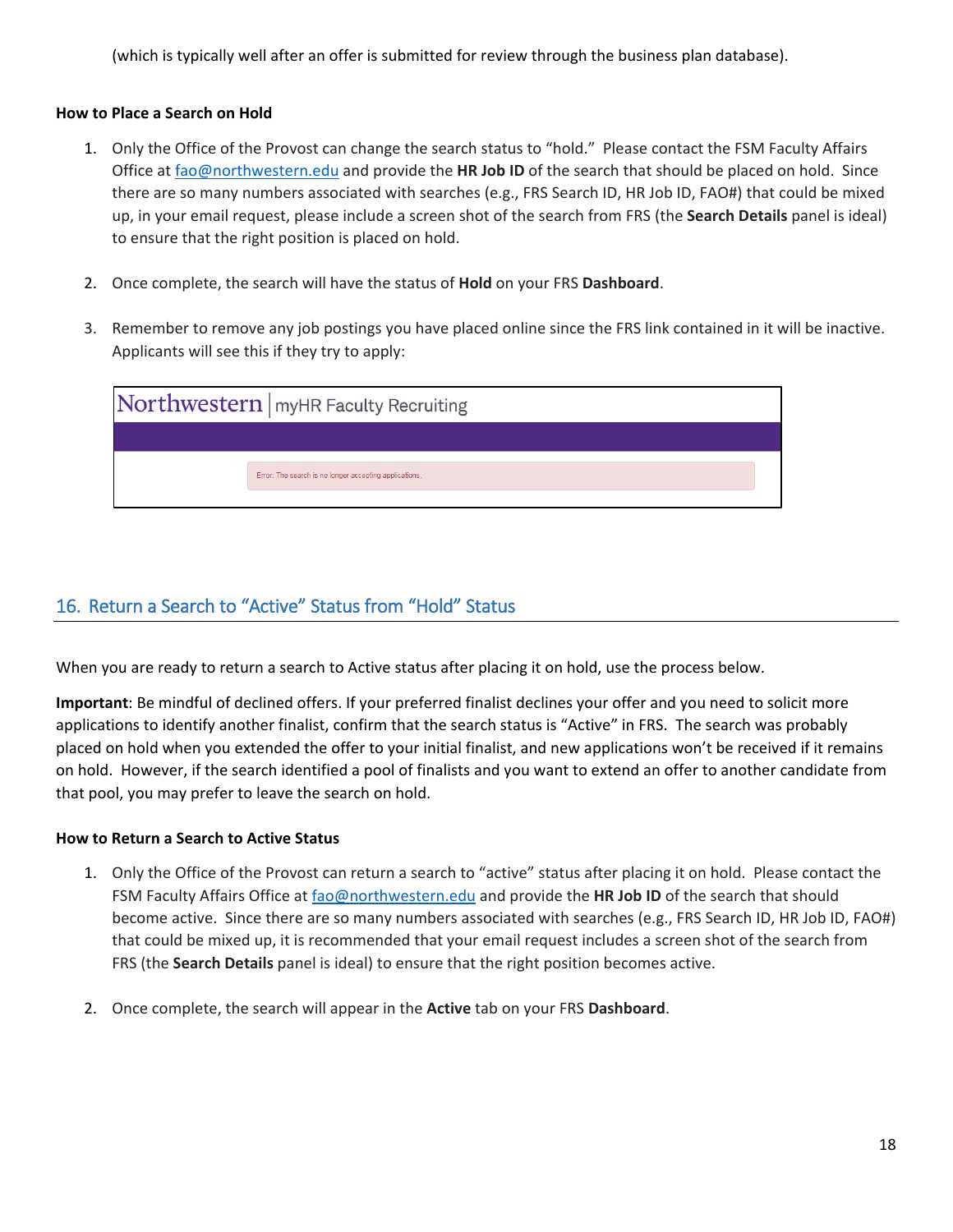# <span id="page-18-0"></span>Revise Job Posting or Search Configuration Settings

For each search, a Search Administrator defined the search configuration settings before the search became active in FRS. This section describes how to change the job posting or search configuration settings after a search is active.

### <span id="page-18-1"></span>17. Update the Advertisement Posted on the NU Careers Site

Only the Office of the Provost can revise the ads posted on the NU Careers site. To request revisions, please upload a revised ad in tracked changes to the business plan (**do not delete** the originally approve ad) and alert [fao@northwestern.edu.](mailto:fao@northwestern.edu) The Faculty Affairs Office will review the revised ad and forward to the Provost's office to request the changes.

### <span id="page-18-2"></span>18. Add or Remove MyHR Search Committee Members

Only the Office of the Provost can update the MyHR Search Committee. To request changes, please contact [fao@northwestern.edu](mailto:fao@northwestern.edu) and indicate who should be added to or removed from the MyHR search committee (if removing the person designated as the search chair or equity representative, also indicate who will fill the role instead). If adding search committee members, consider whether the process described below to Add Additional Search Committee Members/Administrators [\(SECTION 19\)](#page-18-4) could be used instead.

If your search committee members are not interacting with FRS, it may not be necessary to update the MyHR search committee, and you could instead describe changes to the search committee in the Chair's letter at the time of preparing a faculty offer.

## <span id="page-18-4"></span><span id="page-18-3"></span>19. Add Additional Search Committee Members/Administrators

- 1. Log in to FRS [\(https://facultyrecruiting.northwestern.edu\)](https://facultyrecruiting.northwestern.edu/) with your netID and password. If you experience login problems, consult **SECTION 1** of this guide.
- 2. You will land on the **Dashboard** screen. Select a search by clicking on its **Title**, which will open the **Overview** screen for that search.
- 3. Click on the **Search Committee** button at the top of the Search Details panel.

| I Search Details                                                                       | <sup>1</sup> Search Committee ┃ ■ 圜 ■ |  |
|----------------------------------------------------------------------------------------|---------------------------------------|--|
| Below is a quick high-level reference to the basics of the search settings and status. |                                       |  |

4. Locate the **Users** section: In this panel, you select one or more users from the dropdown list, press the **select users** button, specify permissions, and press **Add User(s) Permissions**. The individual(s) selected will then appear under the **Additional Search Committee Members/Administrators** header (scroll to bottom of page to find), where you can also edit their permissions.

If users are not available for selection in the Users panel, then they need to be added as a system user in FRS. To do that: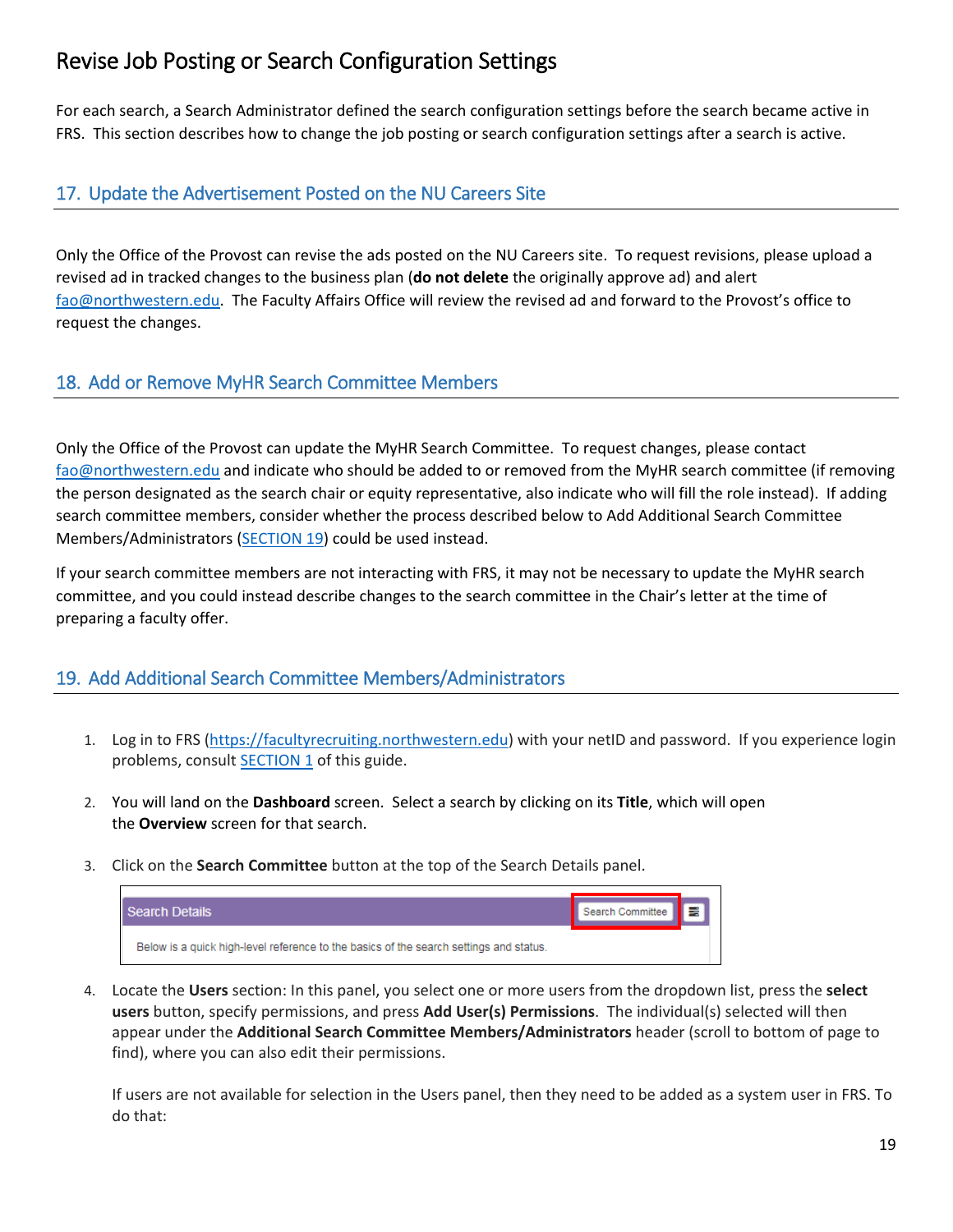- Scroll up to find the **System Users** tab.
- Click on the **plus icon** in the upper right corner of the **System Users** panel
- Enter the netID of the person you want to add
- Then return to the **Search Committee** tab and execute the steps in the **Users** panel as describe above

### <span id="page-19-0"></span>20. Change the Order of Document Uploads in the FRS Job Application

When the search was configured, a Search Administrator identified what document uploads to collect from applicants as well as the order in which the document fields are displayed to the applicant on the job application. That also controls how documents are ordered in the single PDF generated when you download all documents for an applicant. You can change the order of documents as presented in the application and as downloaded (e.g., move the cover letter to come before the CV):

- 1. From the **Dashboard** tab in FRS, navigate as follows:
	- a. Click on the **Title** of the search you want to view. If you can't find it, configure your dashboard to display all search statuses to be sure it isn't hidden from view [\(SECTION 22\)](#page-19-4).
	- b. Click on the **Settings** tab in the top navigation bar.
	- c. Click on the **Search Options** tab.
- 2. Locate the **Document Type** panel. Hover your cursor over the **Display Order** column for the document you wish to move; then drag and drop it higher or lower in the list of documents.

### <span id="page-19-1"></span>21. Edit Search Details, Search Administrators, Search Contacts, or Search Options

The Search Details, Search Administrators, Search Contacts, and Search Options (i.e., the degree types dropdown list, the document types collected from applicants, and email templates) can only be edited when a search is in "Pre-Active" status. If any of those items needs editing, contact [fao@northwestern.edu](mailto:fao@northwestern.edu) to revert an active search back to "Preactive" status. Include a description of the change(s) needed, for FAO will make the change directly if it is more expedient to do.

# <span id="page-19-2"></span>Other Useful Features

FRS offers more features and functionality than are described in this guide. This section highlights some additional features that may be useful to you in managing a search.

## <span id="page-19-4"></span><span id="page-19-3"></span>22. Customize Dashboard

The **Dashboard** tab in the top navigation of FRS lists the searches to which you have access. You can customize your dashboard by selecting which columns display and applying filters to narrow the list of searches to those of particular interest to you.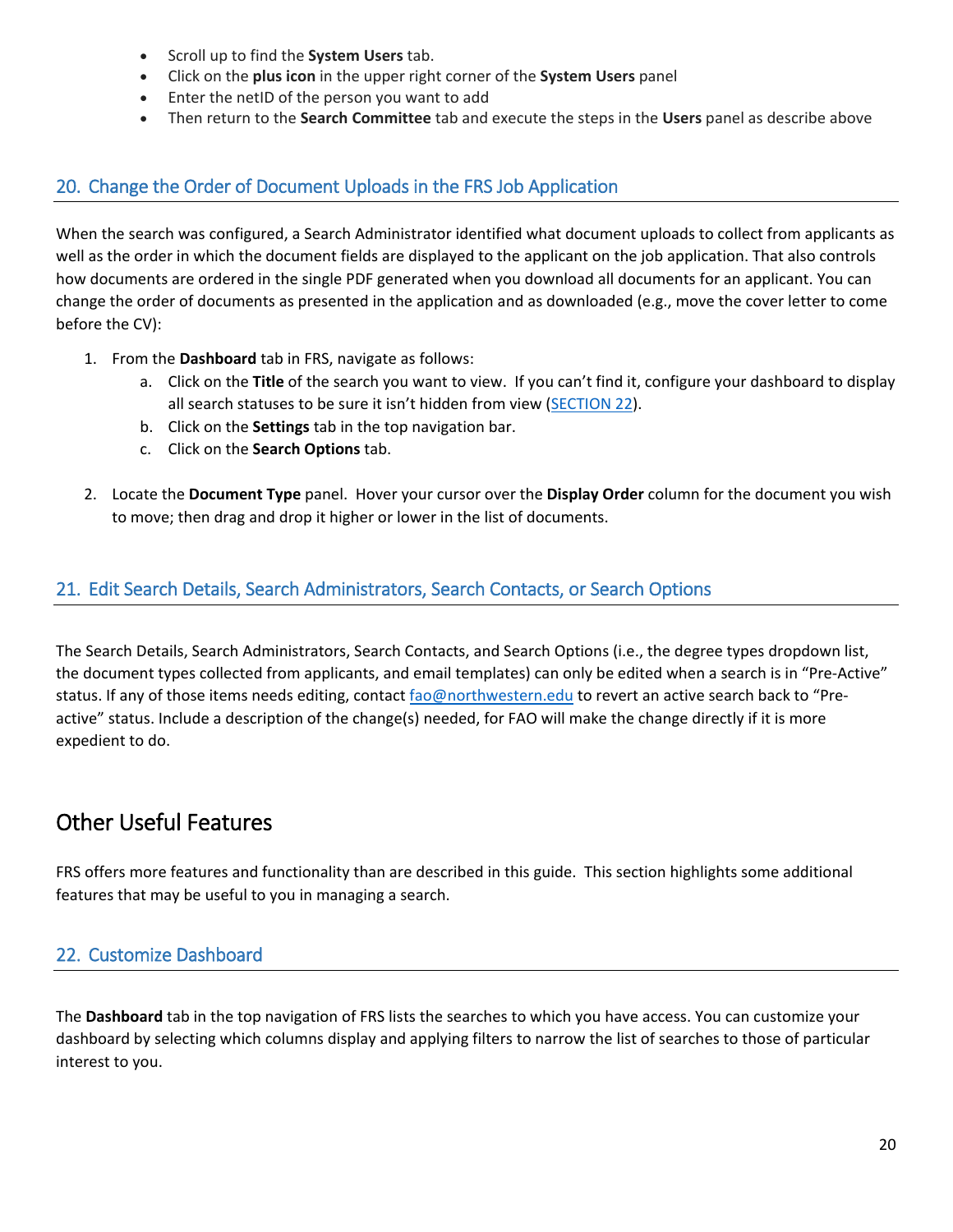1. **Default View**: By default, the dashboard screen shows only searches that have **Active** status, and eight columns display in the table. You can change the rows and columns you see using the filters above the table. To change your personal default view, set the filters you desire (see descriptions below) and then press **Set** to save your preferences. If you later wish to restore the system defaults, press the **Reset** button.

| Active (156 searches) -<br>Departments -<br>Search |                           |                                                                           |                             |                       | $Export -$            | Optional Fields - | Set<br>Reset           |    |
|----------------------------------------------------|---------------------------|---------------------------------------------------------------------------|-----------------------------|-----------------------|-----------------------|-------------------|------------------------|----|
| Status IT                                          | <b>HR Job ID</b> IT Title |                                                                           | <b>IL School/Admin Unit</b> | <b>Department</b>     | Submitted IT 7-Day IT |                   | <b>Reviewed by You</b> | ΠT |
| Active                                             | 34759                     | Academic Dermatologist                                                    | Feinberg School of Medicine | MED-Dermatology       | 23                    |                   | $\circ$                |    |
| Active                                             | 34414                     | Academic General Pediatrics and Medical Director of Clark Deming Practice | Feinberg School of Medicine | <b>MED-Pediatrics</b> |                       |                   | $\mathbf 0$            |    |
| Active                                             | 33685                     | Academic Gynecologic and Perinatal Pathologist                            | Feinberg School of Medicine | MED-Pathology         |                       |                   | n                      |    |

a. **Search Status Filter**: Use the filter above the Status column to include searches with other statuses on your dashboard. When attempting to configure a search, you will need to see the searches with Pre-Active status. Feinberg recommends selecting all search statuses so that none are hidden from your view when searching.



b. **Department Filter**: If you have access to searches in more than one unit, you can use the Departments filter to restrict your view to searches in specific units.

|                                | Departments $\sim$             |  |  |  |  |  |  |
|--------------------------------|--------------------------------|--|--|--|--|--|--|
| Q<br>⊠<br>Search for something |                                |  |  |  |  |  |  |
| $\mathbf{L}$                   | Select all                     |  |  |  |  |  |  |
| Feinberg School of Medicine    |                                |  |  |  |  |  |  |
|                                | MED-Allergy                    |  |  |  |  |  |  |
| MED-Anesthesiology             |                                |  |  |  |  |  |  |
|                                | MED-Biochem&Molecular Genetics |  |  |  |  |  |  |

c. **Optional Fields**: Click on the **Optional Fields** filter to select the columns you wish to view in the table. The selected columns are highlighted in purple; click on an option in the list to select or de-select it. Feinberg recommends including the Final Dispositions column, which will highlight whether there are applicants missing final disposition codes. All applicants must have final disposition codes applied by the time a search concludes.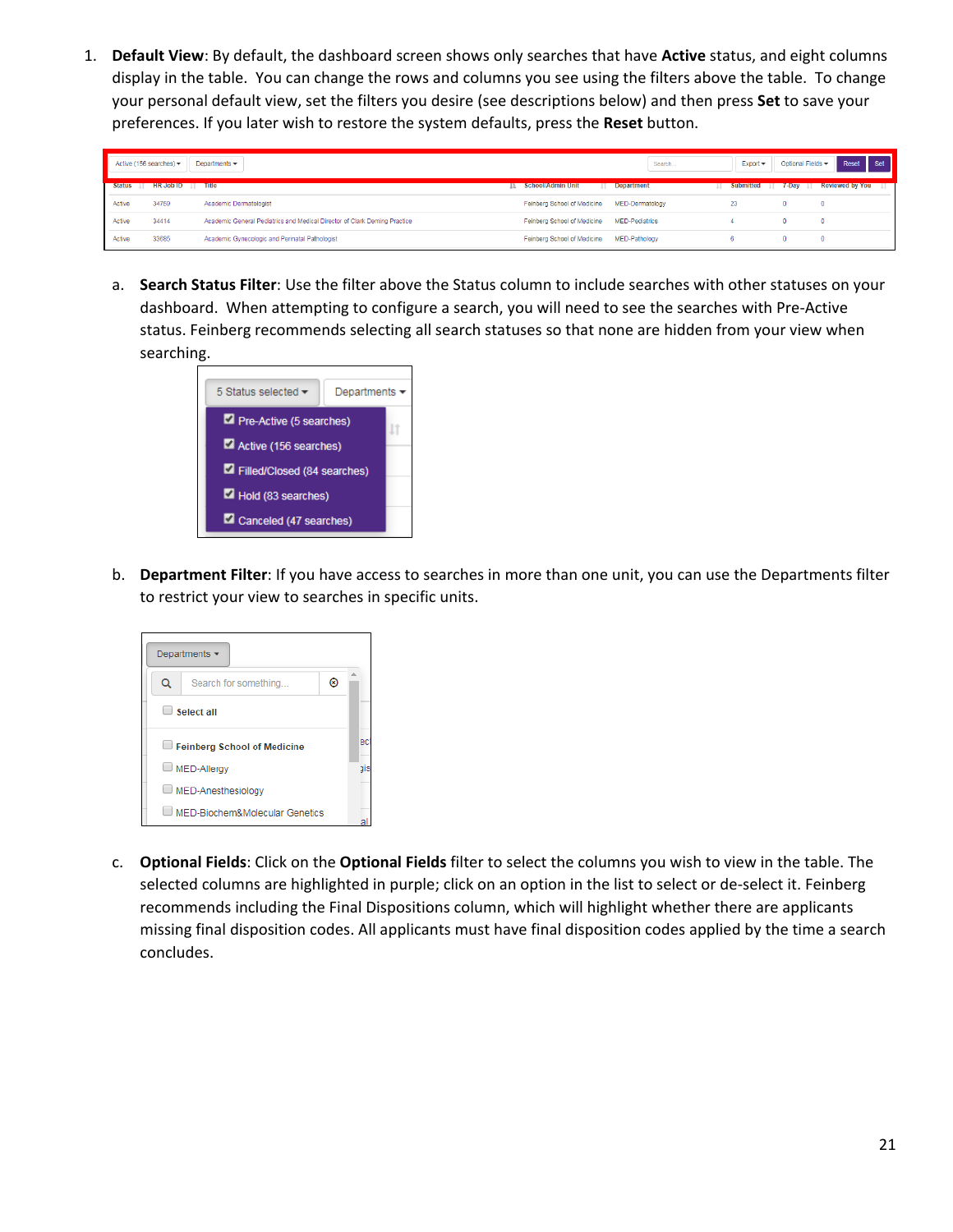| Search   |                                   | $Export -$ |              | <b>Reset</b><br>Set<br>Optional Fields -                   |
|----------|-----------------------------------|------------|--------------|------------------------------------------------------------|
|          | Final<br>Today It Dispositions It |            | Date<br>Open | <b>Status</b><br>Search ID                                 |
| 0        | 33 of 33                          |            | 2018-04      | <b>School/Admin Unit</b><br>Department<br><b>Submitted</b> |
| o        | 8 of 8                            |            | 2018-08      | 7-Day<br><b>Today</b>                                      |
| o        | 12 of 12                          |            | 2018-10      | Reviewed by You<br><b>Final Dispositions</b>               |
| 0        | 15 of 15                          |            | 2018-10      | Description<br>Date Open                                   |
| $\Omega$ | 12 of 12                          |            | 2018-10      | Date Open Until<br>Date Reference Letters                  |
|          | 16 of 23                          |            | 2018-10      | Date Closed<br>and the company                             |

2. **Save Your Personal Defaults**: If you wish to save your selections as your personal defaults, press the **Set** button. The next time you return to the Dashboard screen, it will be customized according to the preferences you selected.

| $Export =$ | Optional Fields $\blacktriangledown$ | Reset | Set |
|------------|--------------------------------------|-------|-----|
|            |                                      |       |     |

3. **Restore System Defaults**: Pressing the **Reset** button will clear all customizations you made and revert your dashboard back to the system default.

### <span id="page-21-1"></span><span id="page-21-0"></span>23. Customize Applications Summary Screen

The Applications Summary screen contains the list of applicants for a particular search. You can customize it by selecting the columns that display.

- 1. Navigate to the Applications Summary screen (see [SECTION 3\)](#page-3-0)
- 2. By default, the Applications Summary screen displays eleven columns. To add or remove columns in your view, use the **Optional Fields** dropdown in the upper right part of the screen.

| Ref Letters $(0)$ $\star$<br>Custom Tag/Specialty (0) -<br><b>Clear Filters</b><br>Reviewers $(0)$ $-$<br>Disposition $(0)$ -                                                                                                                            | $Export - $<br>Search | Reset<br>Set<br>Optional Fields -                           |
|----------------------------------------------------------------------------------------------------------------------------------------------------------------------------------------------------------------------------------------------------------|-----------------------|-------------------------------------------------------------|
| <b>All Applicants (3)</b><br>Phase 1 (2)<br>Finalists (1)                                                                                                                                                                                                |                       | <b>Add Phase</b>                                            |
| Showing applicants 1 to 3 out of 3.<br>Select Multiple $(0)$ $\star$<br>Bulk Actions +                                                                                                                                                                   |                       | <b>Next</b><br>Previous                                     |
| My<br><b>Date</b><br><b>Ref. Letters</b><br><b>Assigned To</b><br><b>Reviews</b><br><b>Reviews</b><br>App.<br>Name<br>Submitted<br>(Reviewer)<br>(Minimum 0)<br>Email<br><b>Docs</b><br>(Cnt)<br>(Avg)<br><b>Review</b><br>Phase IT<br>JT.<br>lî.<br>lä. | IT.                   | <b>Custom</b><br><b>Tag/Specialty</b><br><b>Disposition</b> |

3. To save the selections as your personal default view, press the **Set** button. Your selections will be saved (even if you open a different search to view a different set of applications) until you make different selections and press set again, or until you press reset.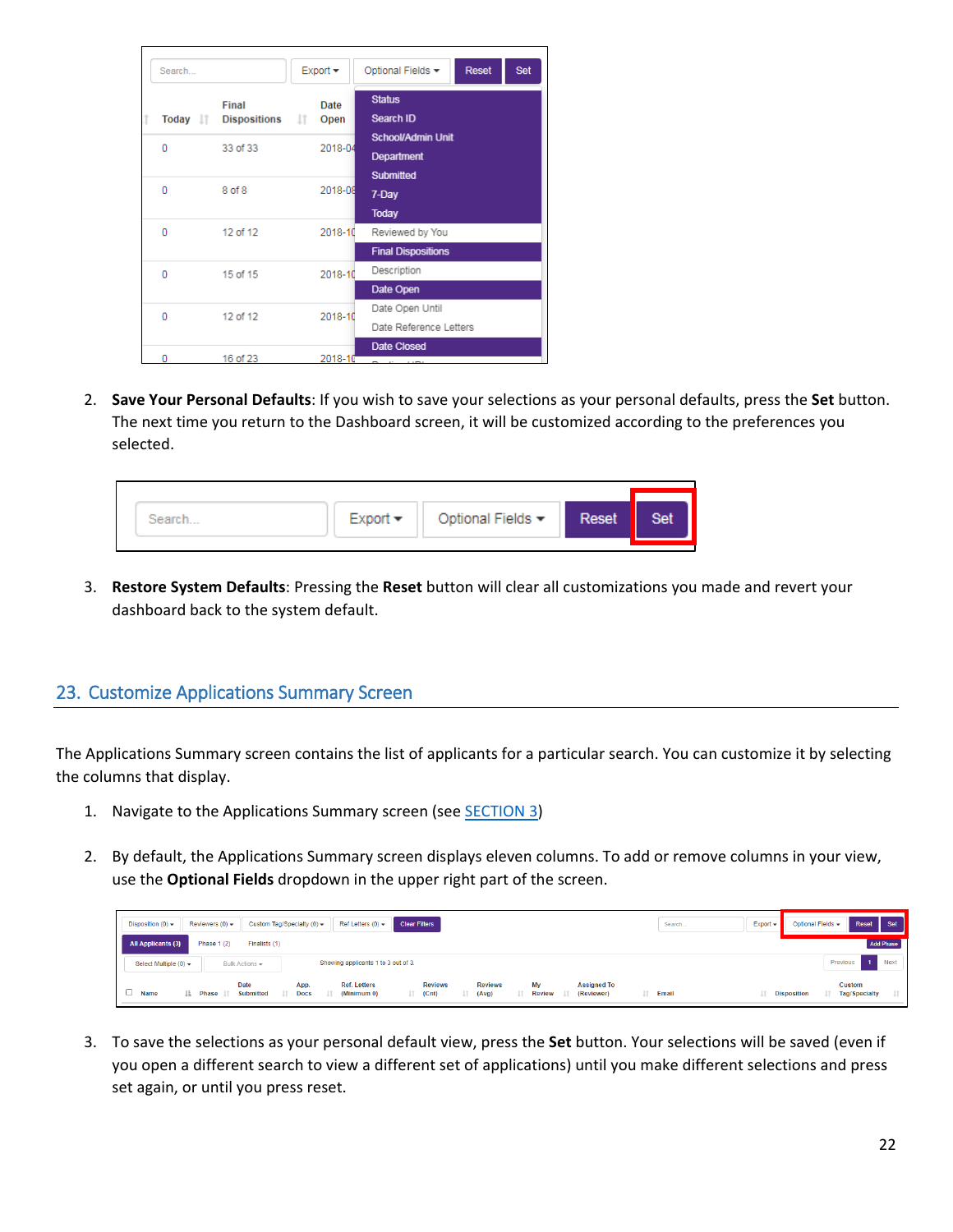4. Pressing the **Reset** button will clear all customizations you made and revert your dashboard back to the system default.

## <span id="page-22-3"></span><span id="page-22-1"></span>24. Filter Applications

- 1. Navigate to the Applications Summary screen (see [SECTION 3\)](#page-3-0).
- 2. Click on the tab containing the list of applicants you want to work with (e.g., All Applicants, Phase 1, Finalist, etc.). The phase/finalist tabs essentially operate as filters, showing only the applicants who are in that phase.
- 3. To further limit results within the tab you have selected, use the filter fields that appear above the phase tabs. There are four filters (described below) that can be used individually or in combination with one another. After you choose the filter options, the applicant list will change to show you the applications within the tab that meet the filter criteria.

| <b>Filter Field</b>         | <b>Description</b>                                                                     |
|-----------------------------|----------------------------------------------------------------------------------------|
| Dispositions                | Filter applications by disposition code. This is especially helpful when looking for   |
|                             | applications that do not have final disposition codes applied. See SECTION 11 to       |
|                             | apply disposition codes and learn what constitutes a final disposition code.           |
| <b>Reviewers</b>            | Filter applications by the name of an individual assigned to review applications. This |
|                             | filter is only relevant if applications have been assigned to reviewers (see SECTION   |
|                             | 26). Using this filter is especially helpful if you have been assigned to review       |
|                             | applications and you want to see only applications assigned to you.                    |
| <b>Custom Tag/Specialty</b> | Filter applications based on the custom tag/specialty used to categorize an            |
|                             | application. This filter is only relevant if custom tags have been created and applied |
|                             | to applications (see SECTION 25).                                                      |
| <b>Ref Letters</b>          | Feinberg users should ignore this filter. Because Feinberg does not solicit reference  |
|                             | letters via FRS, the filter is irrelevant.                                             |

4. **Your filter selections are automatically saved until you update them or press the Clear Filters button.** This means that if you navigate to a different tab within the same search, the filter options you last selected will be applied to the new tab you click on. Additionally, if you navigate to an entirely different search to view applications, the saved filters will be applied as you navigate the tabs within that search.

# <span id="page-22-2"></span><span id="page-22-0"></span>25. Create Custom Tags to Categorize/Track Applicants

FRS offers a means to categorize applicants using a dropdown list that you customize with your own list of options. For example, you might conduct a search for a general position like "cancer specialist" and want to categorize applicants according to the type of cancer they specialize in (e.g., "gynecologic," "neurologic," "urologic," etc.). Or you might have a search that is open to candidates at any academic rank and want to categorize applicants according to the rank they are qualified to hold (e.g., "Assistant Professor," "Associate Professor," "Professor"). This feature is available to all FRS users, not just Search Administrators.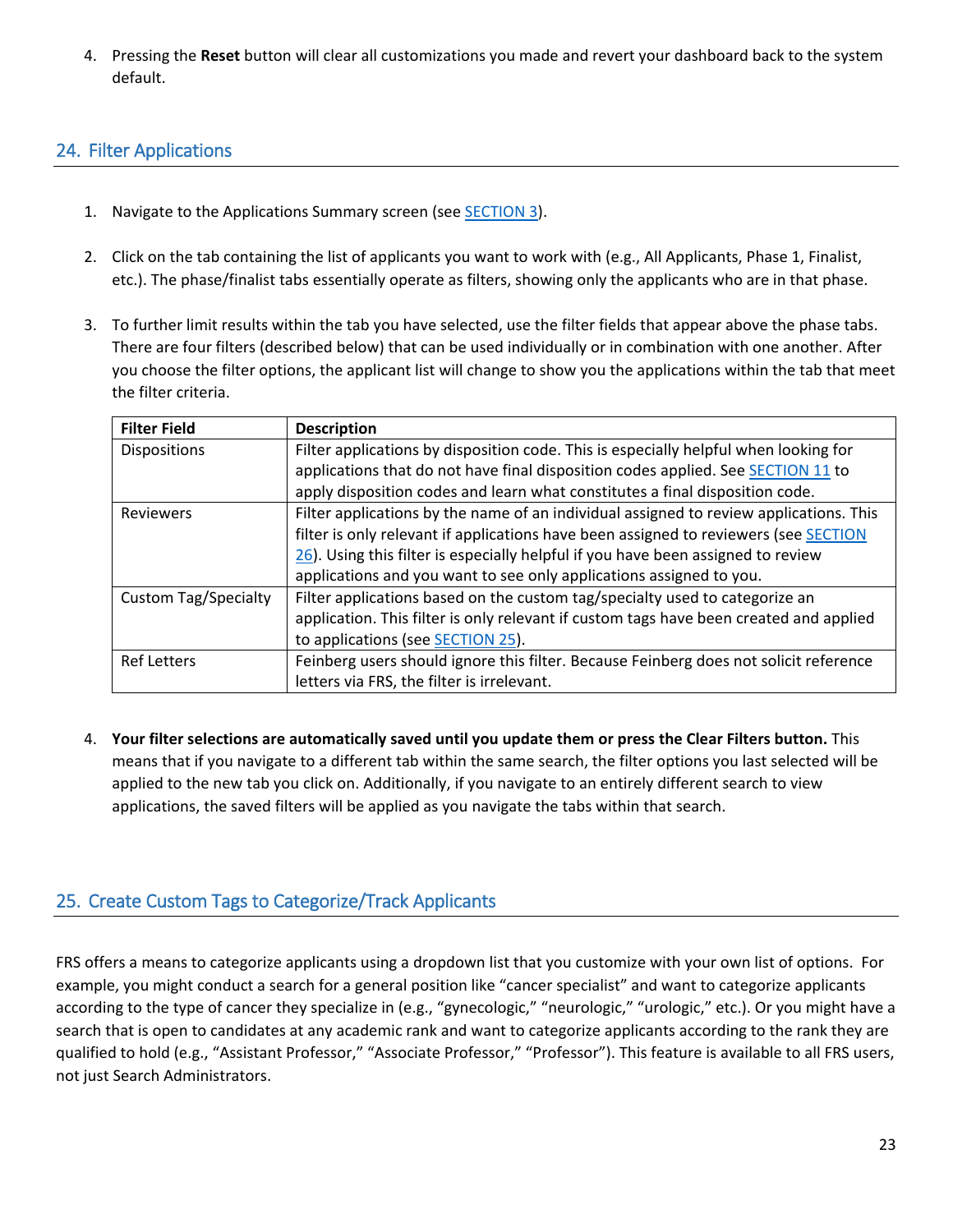#### **Establish the List of Options for Categorizing Applicants**

- 1. From the **Dashboard** tab in FRS, select a search by clicking on its **Title**, which will open the **Overview** screen.
- 2. Locate the **Custom Tag (e.g., Specialty Area)** panel. Click on the **plus icon** in the upper right corner of the panel and enter the following:
	- a. **Custom Tag**: Enter any tag name that would be meaningful to you in categorizing or tracking applicants. The tag that you enter will appear on a dropdown list.
	- b. **Order**: Enter a number to indicate where on the dropdown list you want this option to appear.

| Add Custom Tag (e.g., Specialty Area)                              |     | × |
|--------------------------------------------------------------------|-----|---|
| <b>Custom Tag</b><br>(e.g., Specialty Area)*<br>Order <sup>*</sup> |     |   |
|                                                                    | Add |   |

- 3. Repeat step number 2 for each custom tag you want to add to the list. To change any of the options you have entered:
	- a. Click on the tag name to select it (the row will be highlighted in blue).
	- b. Then click on the **pencil icon** (to edit) or the **trash can icon** (to delete) in the upper right corner of the panel.

### **Apply a Custom Tag to One Applicant or Multiple Applicants Simunltaneously Using Bulk Actions**

- 1. Navigate to the **Applications Summary** screen for a search (se[e SECTION 3\)](#page-3-0).
- 2. Click the tab containing the list of applicants you want to work with (e.g., All Applicants, Phase 1, Finalist, etc.)
- 3. Select one or more applicants using either the individual checkboxes to the left of applicant names, or the **Select Multiple** field above the applicant list (see **SECTION 7** for more info on selecting applicants).
	- a. If you select an application that is already categorized with a tag, continuing with the steps below will result in overwriting the existing tag.
	- b. If you have already categorized some applications and are trying to identify the remaining applications needing categorization, you may wish to use the **Custon Tag/Specialty filter** to narrow the list of applications to those that are unassigned to a category. See [SECTION 24](#page-22-3) on filtering applications.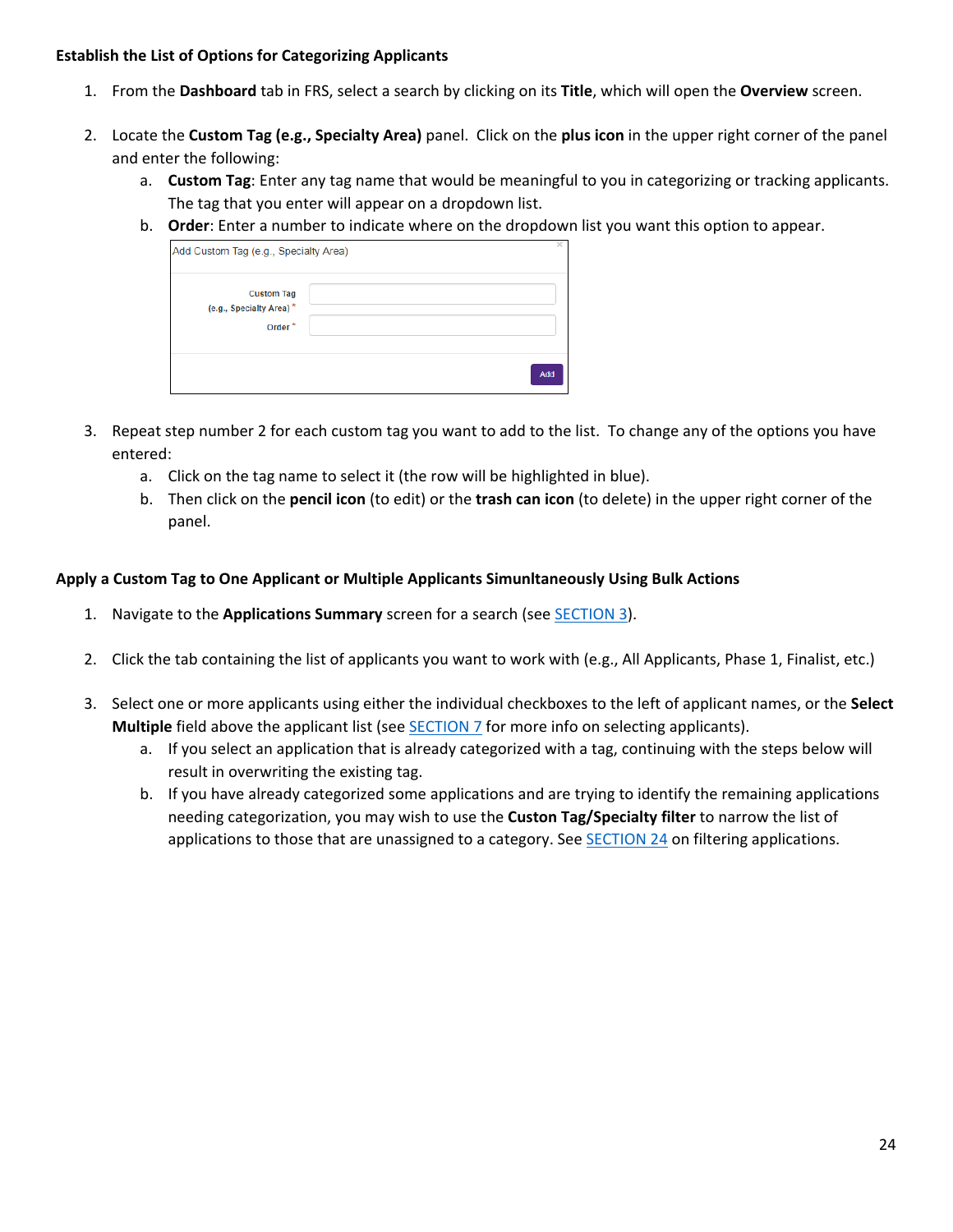4. Click on the **Bulk Actions** dropdown and select **Set Custom Tag/Specialty**.

|   | Disposition $(0)$ $\rightarrow$ | Reviewers $(0)$ $\star$<br>Custom Tag/Specialty (0) $\star$ |                     | Ref Letters $(0)$ $\star$ | <b>Clear Filters</b>                |
|---|---------------------------------|-------------------------------------------------------------|---------------------|---------------------------|-------------------------------------|
|   | <b>All Applicants (8)</b>       | Phase $1(5)$<br>Finalists (1)                               |                     |                           |                                     |
|   | Select Multiple $(2)$ $\star$   | Bulk Actions -                                              |                     |                           | Showing applicants 1 to 8 out of 8. |
|   | Name                            | Change Disposition<br>Accinn To (Reviewer)                  | iubmitted           | 1î<br>App. Docs           | <b>Ref. Letters (Minim</b><br>Jî.   |
| ✓ | Gumble, Barney                  | Set Custom Tag/Specialty<br>Copy to Another Search          | 16-23 12:37:52      | 2/3                       | 0/0                                 |
| ✓ | Huffman, Barry "Duffm           | Move to Phase/Finalist                                      | 06-23 12:43:33      | 2/3                       | 0/0                                 |
|   | Lovejov, Jessica                | Send eOffer<br><b>Littuation</b>                            | $-46-23$ 12:41:01   | 2/3                       | 0/0                                 |
|   | Lumpkin, Lurlene                |                                                             | 2021-06-23 12:42:16 | 2/3                       | 0/0                                 |

- 5. In the window that opens, click on the **Select Custom Tag/Specialty** dropdown to choose a tag. The dropdown list displays the tags you created for the search.
- 6. On the Applications Summary screen, the category will appear in the Custom Tag/Specialty column, if that column is set to appear on your screen (see **SECTION 23** to customize columns displayed on the Applications Summary screen).

### **Categorize One Application Using a Custom Tag via the Applicant Information Screen**

You can apply a custom tag within the context of reviewing an individual application:

- 1. Open an application (see **SECTION 3**).
- 2. Make sure you are in the **Applicant Information** tab.
- 3. Scroll down to find the **Search Committee Categorization** panel and edit the **Custom Tag/Specialty** field.

### <span id="page-24-1"></span><span id="page-24-0"></span>26. Assign Applications to a Reviewer

This feature is likely to be most useful in cases where the search committee is using FRS to review applications. An application can be assigned to 1-3 reviewers. Reviewers can then filter the application list to see only those applications they have been assigned to review. Eligible reviewers are individuals who hold any of the following FRS roles on the search: Search Administrator, MyHR Search Committee Member, or Additional Search Committee Member/Administrator.

#### **Assign One Applicant or Multiple Applicants Simultaneously to 1-3 Reviewers**

- 1. Navigate to the **Applications Summary** screen for a search (see [SECTION 3\)](#page-3-0).
- 2. Click the tab containing the list of applicants you want to work with (e.g., All Applicants, Phase 1, Finalist, etc.)
- 3. Select one or more applicants using either the individual checkboxes to the left of applicant names, or the **Select Multiple** field above the applicant list (see **SECTION 7** for more info on selecting applicants).
	- a. If you select an application that is already assigned to a reviewer, continuing with the steps below will result in overwriting the existing reviewer assignment.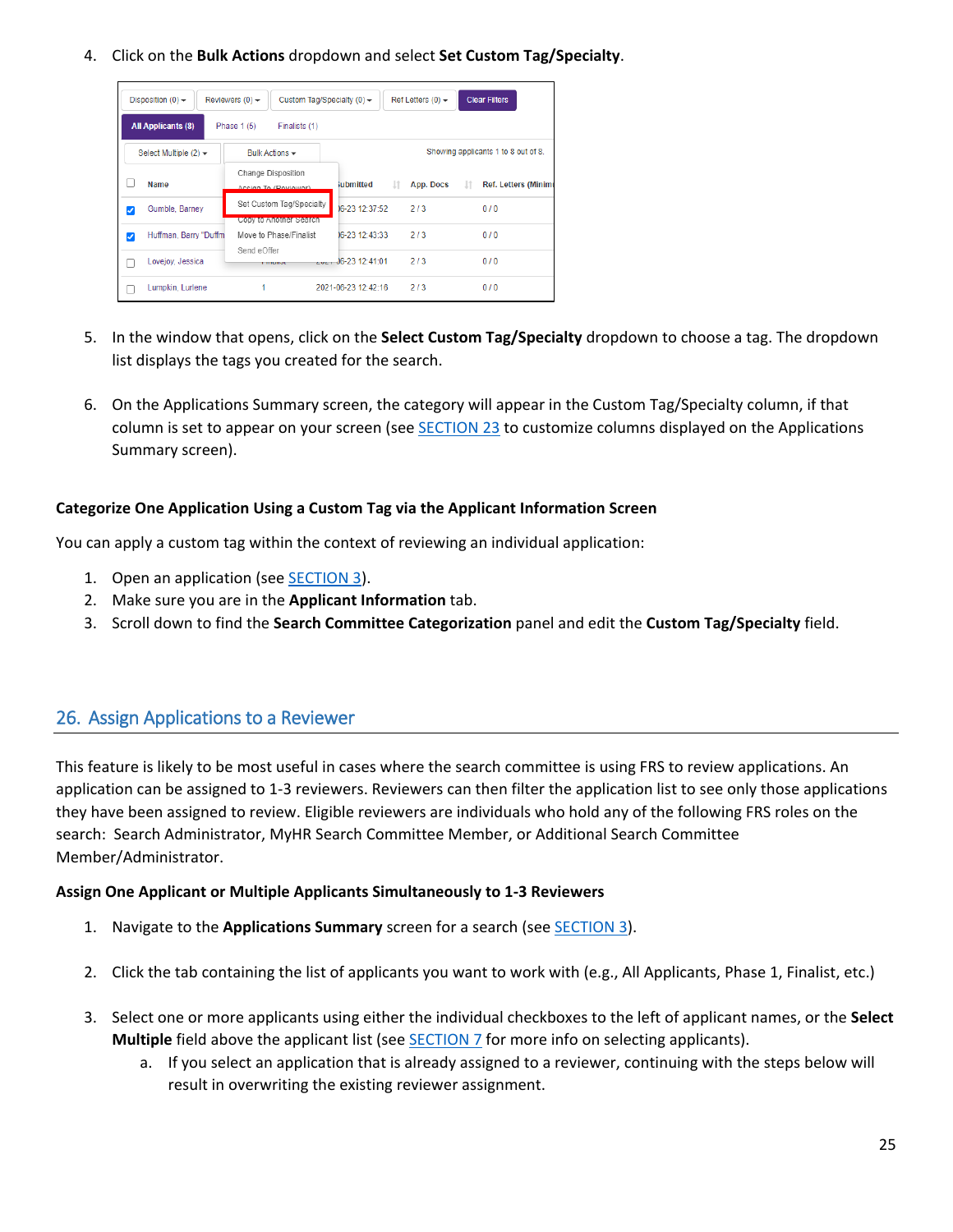- b. If you have already assigned some applications to reviewers and are trying to identify the remaining applications needing assignments, you may wish to use the **Reviewers filter** (see [SECTION 24](#page-22-3) on filtering applications) to narrow the list of applications to those that are unassigned.
- 4. Click on the **Bulk Actions** dropdown and select **Assign To (Reviewer)**.

|   | Disposition $(0)$ $\rightarrow$<br>Reviewers $(0)$ $\star$<br><b>Clear Filters</b><br>Custom Tag/Specialty (0) $\blacktriangleright$<br>Ref Letters $(0)$ $\rightarrow$ |                                                    |                        |                 |                                     |  |  |  |
|---|-------------------------------------------------------------------------------------------------------------------------------------------------------------------------|----------------------------------------------------|------------------------|-----------------|-------------------------------------|--|--|--|
|   | <b>All Applicants (8)</b><br>Phase 1 (5)<br>Finalists (1)                                                                                                               |                                                    |                        |                 |                                     |  |  |  |
|   | Select Multiple $(2)$ $\rightarrow$                                                                                                                                     | Bulk Actions -                                     |                        |                 | Showing applicants 1 to 8 out of 8. |  |  |  |
|   | Name                                                                                                                                                                    | Change Disposition<br>Assign To (Reviewer)         | iubmitted              | 1î<br>App. Docs | <b>Ref. Letters (Minimu</b>         |  |  |  |
| ⊽ | Gumble, Barney                                                                                                                                                          | Set Custom Tag/Specialty<br>Copy to Another Search | 06-23 12:37:52         | 2/3             | 0/0                                 |  |  |  |
| ⊽ | Huffman, Barry "Duffm                                                                                                                                                   | Move to Phase/Finalist<br>Send eOffer              | 06-23 12:43:33         | 213             | 0/0                                 |  |  |  |
|   | Lovejoy, Jessica                                                                                                                                                        | <b>THEMION</b>                                     | $-44.36 - 23.12:41:01$ | 2/3             | 0/0                                 |  |  |  |
|   | Lumpkin, Lurlene                                                                                                                                                        |                                                    | 2021-06-23 12:42:16    | 2/3             | 0/0                                 |  |  |  |

- 5. In the window that opens, press the **Reviewers** button to see the list of individuals to whom the application(s) can be assigned. The list will include all individuals who hold the roles of Search Administrator, MyHR Search Committee Member, and Additional Search Committee Member/Administrator. After making your selections, press **Save**.
- 6. On the Applications Summary screen, the reviewer assignments will appear in the Assigned To (Reviewer) column, if that column is set to appear on your screen (see [SECTION 23](#page-21-1) to customize columns displayed on the Applications Summary screen).

### **Assign One Application to 1-3 Reviewers via the Applicant Information Screen**

You can also assign reviewers within the context of reviewing an individual application:

- 4. Open an application (see [SECTION](#page-3-0) 3).
- 5. Make sure you are in the **Applicant Information** tab.
- 6. Scroll down to find the **Search Committee Categorization** panel and edit the **Assigned To (Reviewer)** field.

## <span id="page-25-1"></span><span id="page-25-0"></span>27. Enter, Edit, or Delete Administrative Notes on Applicant Records

You may find it helpful to record administrative notes on applicant records. This feature is available to Search Administrators and any Search Committee Members or Additional Administrators whose permissions are configured appropriately.

- 1. From the **Dashboard** tab in FRS, navigate as follows:
	- a. Click on the **Title** of the search to open the Overview screen.
	- b. Click on the **Applications** tab in the top navigation bar to open the Applications Summary screen.
	- c. Click on the **last name** of the desired applicant to open the Application Detail screen.